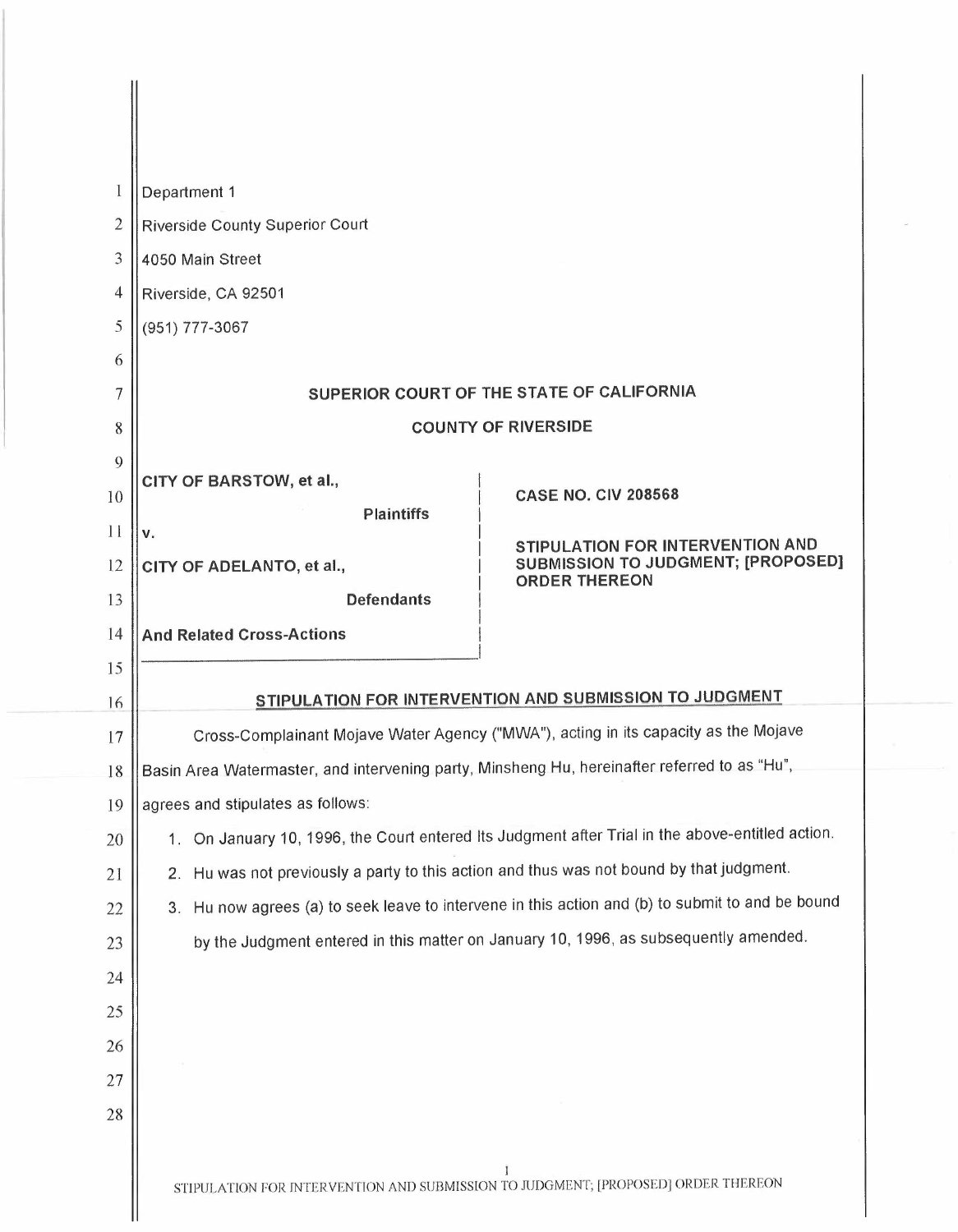| $\bf{l}$                    | 4. Hu further stipulates to a Base Annual Production Right of 43 acre-feet.                         |  |
|-----------------------------|-----------------------------------------------------------------------------------------------------|--|
| $\overline{c}$              |                                                                                                     |  |
| 3                           | Mindneys Hu<br>Dated: $12(1/2)$                                                                     |  |
| $\overline{4}$<br>$\bar{5}$ |                                                                                                     |  |
| 6                           | <b>BRUNICK, MCELHANEY &amp; KENNEDY PLC</b>                                                         |  |
| $\boldsymbol{7}$            |                                                                                                     |  |
| $\,$                        | Cross-Complainant, MOJAVE WATER AGENCY                                                              |  |
| 9                           |                                                                                                     |  |
| 10                          |                                                                                                     |  |
| 11                          |                                                                                                     |  |
| 12                          |                                                                                                     |  |
| 13                          |                                                                                                     |  |
| $\sqrt{4}$                  |                                                                                                     |  |
| 15                          |                                                                                                     |  |
| 16                          |                                                                                                     |  |
| 17                          |                                                                                                     |  |
| $18\,$                      |                                                                                                     |  |
| 19                          |                                                                                                     |  |
| 20<br>21                    |                                                                                                     |  |
| 22                          |                                                                                                     |  |
| 23                          |                                                                                                     |  |
| 24                          |                                                                                                     |  |
| 25                          |                                                                                                     |  |
| 26                          |                                                                                                     |  |
| 27                          |                                                                                                     |  |
| 28                          |                                                                                                     |  |
|                             | $\overline{c}$<br>STIPULATION FOR INTERVENTION AND SUBMISSION TO JUDGMENT; [PROPOSED] ORDER THEREON |  |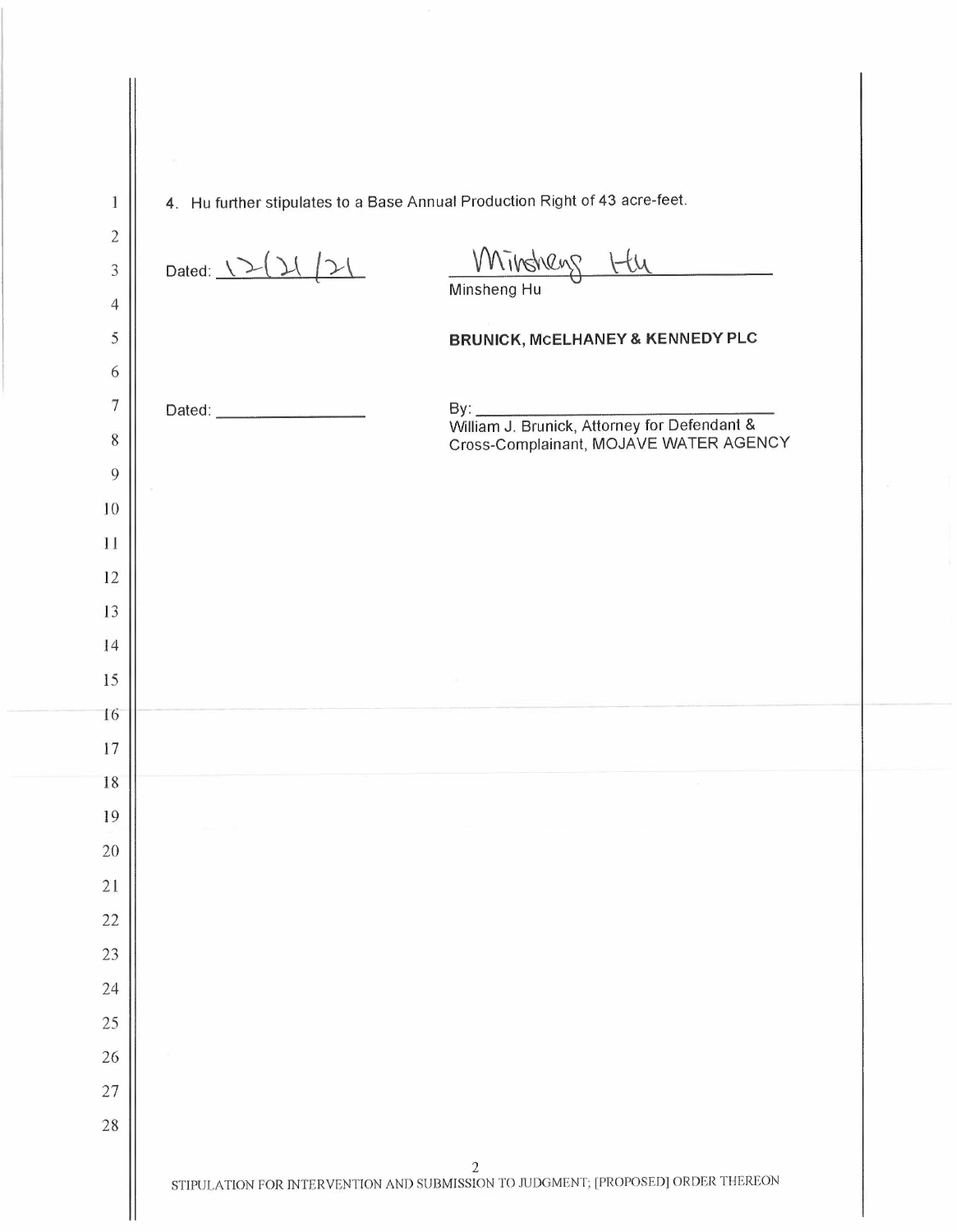| 1              | <b>ORDER PURSUANT TO STIPULATION</b>                                                                   |
|----------------|--------------------------------------------------------------------------------------------------------|
| $\overline{c}$ | Pursuant to the stipulation recited above, IT IS HEREBY ORDERED:                                       |
| 3              | A. The requested leave to intervene is granted. Minsheng Hu is hereby made a party to this             |
| 4              | action and is bound by the terms of the Judgment after Trial, dated January 10, 1996 as                |
| 5              | thereafter amended.                                                                                    |
| 6              | B. This order is conditioned on there being no meritorious objections to the intervention. If any      |
| $\overline{7}$ | party to this action opposes the intervention of Minsheng Hu for any reason, that party shall          |
| 8              | file a written objection to the intervention with the Court no later than 30 days from the date        |
| 9              | that the Watermaster sends out written notice of this order.                                           |
| 10             | C. If any such objection is filed, the party filing the objection shall deliver a copy of that party's |
| 11             | objection to the Watermaster no later than three court days after the filing date.                     |
| 12             | D. The Watermaster shall promptly serve copies of the objection on all other parties and shall         |
| 13             | file a proof of service with the Court.                                                                |
| 14             | E. Upon receiving a conformed copy of an objection, the Watermaster shall request a hearing            |
| 15             | date from the Court.                                                                                   |
| 16             | F. If no objection is filed within the time specified above, then this order granting intervention     |
| 17             | and submitting the intervenor to the terms of the Judgment after Trial shall become final and          |
| 18             | unconditional without further order of this Court.                                                     |
| 19             | G. If an objection is filed but overruled following a hearing on that objection, then the order shall  |
| 20             | become final and unconditional upon the entry of the order overruling that objection.                  |
| 21             |                                                                                                        |
| 22             |                                                                                                        |
| 23             | Dated:<br>Hon. Craig G. Riemer                                                                         |
| 24             | Judge of the Superior Court                                                                            |
| 25             |                                                                                                        |
| 26             |                                                                                                        |
| 27             |                                                                                                        |
| 28             |                                                                                                        |
|                | 3<br>STIPULATION FOR INTERVENTION AND SUBMISSION TO JUDGMENT; [PROPOSED] ORDER THEREON                 |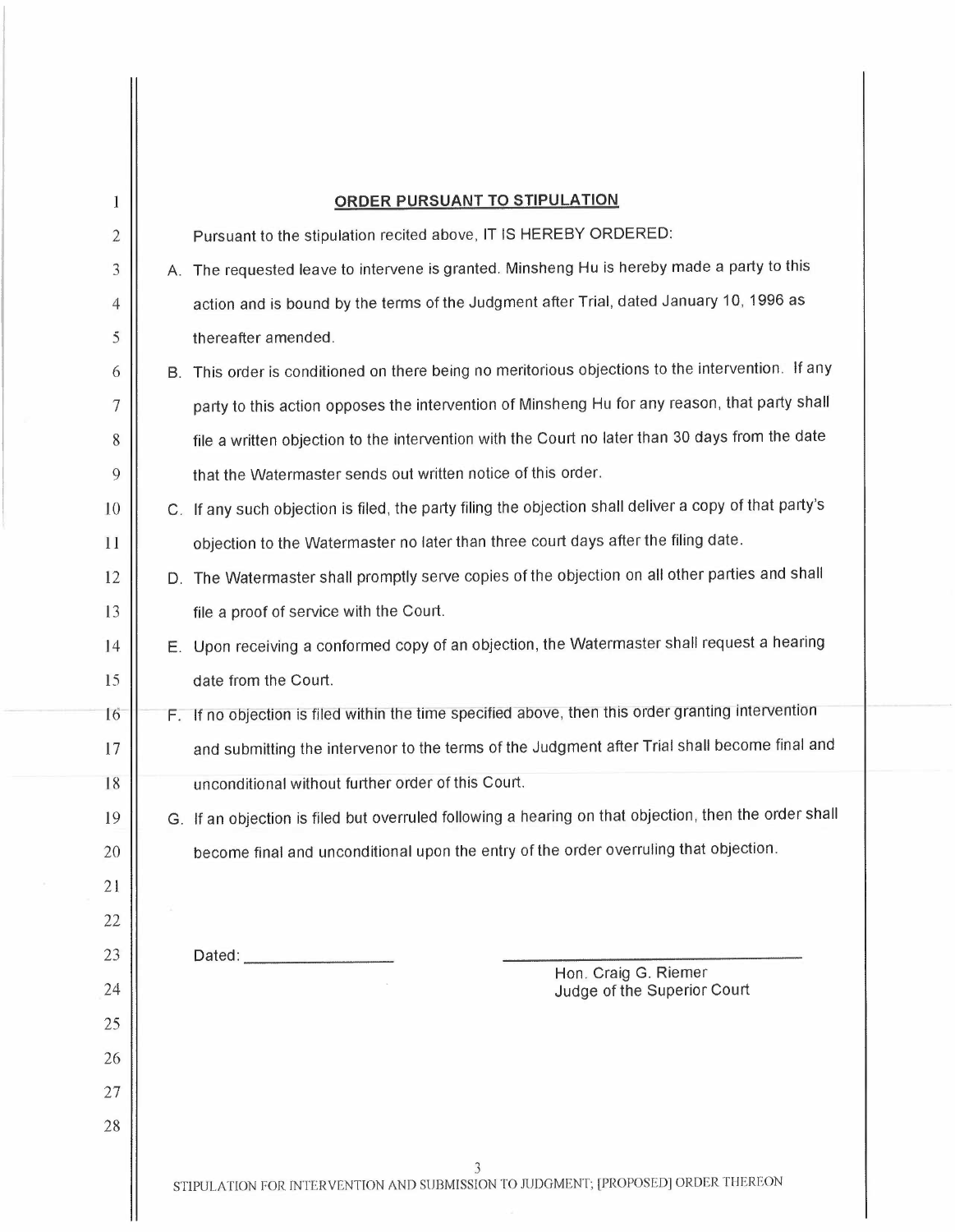# **PROOF OF SERVICE**

# **STATE OF CALIFORNIA } COUNTY OF SAN BERNARDINO}**

I am employed in the County of the San Bernardino, State of California. I am over the age of 18 and not a party to the within action; my business address is 13846 Conference Center Drive, Apple Valley, California 92307.

On January 19, 2022, the document(s) described below were served pursuant to the Mojave Basin Area Watermaster's Rules and Regulations paragraph 8.B.2 which provides for service by electronic mail upon election by the Party or paragraph 10.D, which provides that Watermaster shall mail a postcard describing each document being served, to each Party or its designee according to the official service list, a copy of which is attached hereto, and which shall be maintained by the Mojave Basin Area Watermaster pursuant to Paragraph 37 of the Judgment. Served documents will be posted to and maintained on the Mojave Water Agency's internet website for printing and/or download by Parties wishing to do so.

Document(s) filed with the court and served herein are described as follows:

# **STIPULATION FOR INTERVENTION AND SUBMISSION TO JUDGMENT; [PROPOSED] ORDER THEREON**

 $X$  (STATE) I declare under penalty of perjury under the laws of the State of California that the above is true and correct.

Executed on January 19, 2022 at Apple Valley, California.

 $2$  fluid

Jeffrey D. Ruesch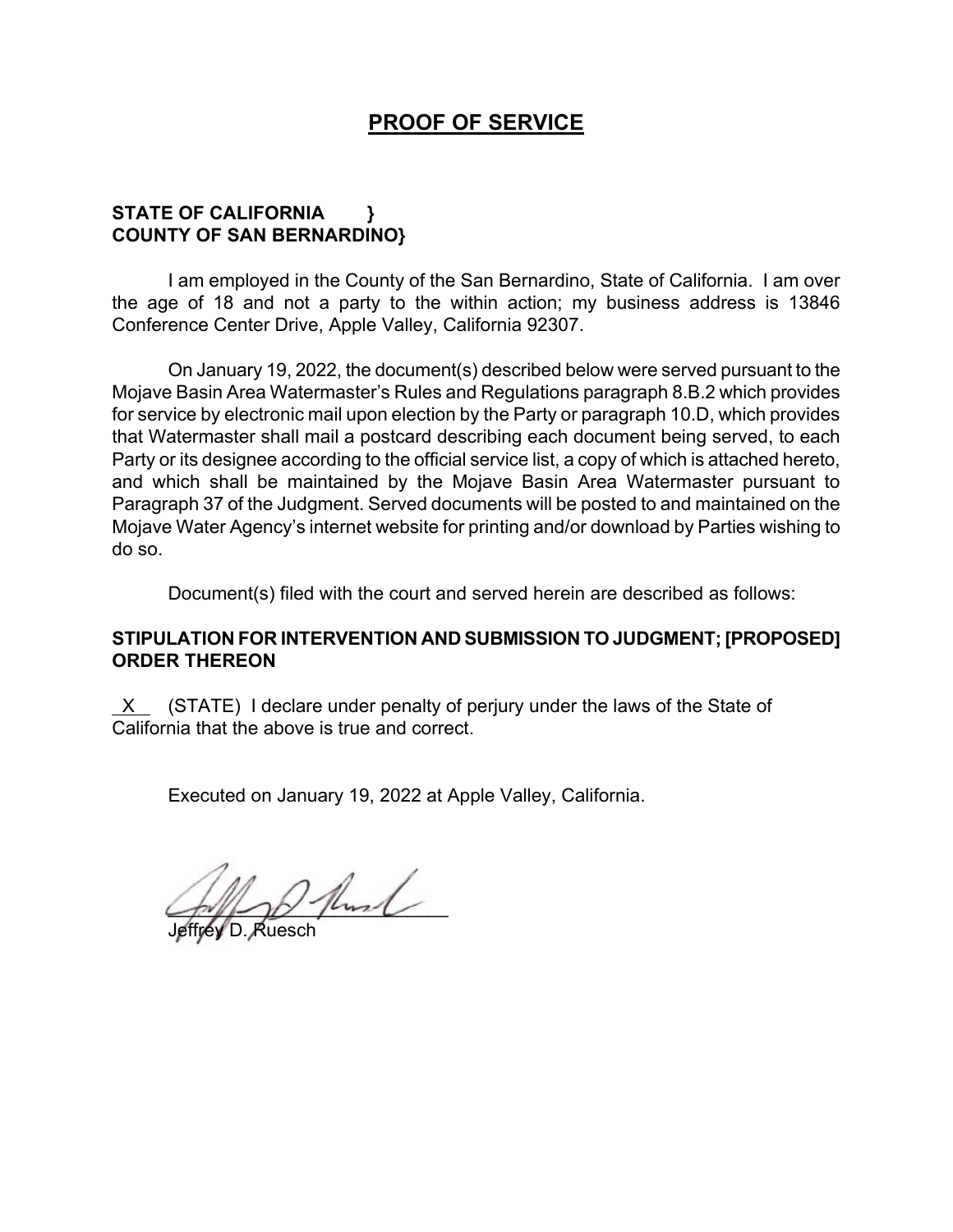35250 Yermo, LLC 11273 Palms Blvd., Ste. D. Los Angeles, CA 90066-2122 Attn: Roberto Munoz

Ades, John and Devon (via email) (adesdevon@gmail.com)

Ahn Revocable Living Trust (via email) P. O. Box 45 Apple Valley, CA 92307-0001 Attn: Chun Soo and Wha Ja Ahn<br>(chunsooahn@naver.com)

Ahn, Chun Soo and Wha Ja (via email) P. O. Box 45 Apple Valley, CA 92307-0001 Attn: Chun Soo Ahn (chunsooahn@naver.com) Ake, Charles J. and Marjorie M.

American States Water Company 160 Via Verde, Ste. 100 San Dimas, CA 91773-5121 Attn: Ana Chavez Anderson, Ross C. and Betty J.

Apple Valley Heights County Water District P. O. Box 938 Apple Valley, CA 92308-0938 Attn: Matthew Patterson

Apple Valley, Town Of 14955 Dale Evans Parkway Apple Valley, CA 92307-3061 Attn: Tina Kuhns Archibek, Eric

Atchison, Topeka, Santa Fe Railway Company (via email) 2650 Lou Menk Drive, MOB-2 Fort Worth, TX 76131-2825 Attn: Blaine Bilderback (Blaine.Bilderback@bnsf.com)

Bar H Mutual Water Company (via email) P. O. Box 844 Lucerne Valley, CA 92356-0844 Attn: Daniel Shaw (barhwater@gmail.com) Barber, James B.

Baron, Susan and Palmer, Curtis 141 Road 2390 Aztec, NM 87410-9322 Attn: Curtis Palmer

Abshire, David V. P. O. Box # 2059 Lucerne Valley, CA 92356-2059 Attn: John McCallum

Aerochem, Inc. (via email) 4001 El Mirage Rd. Adelanto, CA 92301-9489 Attn: Pedro Dumaua (pdumaua@ducommun.com)

Ahn Revocable Trust (via email) 29775 Hunter Road Murrieta, CA 92563-6710 Attn: Simon Ahn (ssahn58@gmail.com)

2301 Muriel Drive, Apt. 67 Barstow, CA 92311-6757

13853 Oakmont Dr. Victorville, CA 92395-4832

Apple Valley Unified School District 12555 Navajo Road Apple Valley, CA 92308-7256 Attn: Mathew Schulenberg

41717 Silver Valley Road Newberry Springs, CA 92365-9517

Avila, Angel and Evalia 1523 S. Visalia

43774 Cottonwood Road Newberry Springs, CA 92365

Barstow, City of (via email) 220 East Mountain View Street -Suite A Barstow, CA 92311 Attn: Jennifer Riley (hriley@barstowca.org) Adelanto, City Of 11600 Air Expressway Adelanto, CA 92301-1914 Attn: Daniel Best

Agcon, Inc. (via email) 17671 Bear Valley Road Hesperia, CA 92345-4902 Attn: Lori Clifton (lclifton@robarenterprises.com)

Ahn, Chun Soo and David (via email) P. O. Box 45 Apple Valley, CA 92307-0001 Attn: Chun Soo Ahn  $(davidahnmd@gmail.com)$ chunsooahn@naver.com)

America United Development, LLC (via email) 19625 Shelyn Drive Rowland Heights, CA 91748-3246 Attn: Paul Tsai (paul@ezzlife.com)

Apple Valley Foothill County Water District (via email) 22545 Del Oro Road Apple Valley, CA 92308-8206 Attn: Daniel B. Smith (avfcwd@gmail.com)

Apple Valley View Mutual Water Company P. O. Box 3680 Apple Valley, CA 92307-0072 Attn: Emely and Joe Saltmeris

Atchison, Topeka, Santa Fe Railway Company 2301 Lou Menk Drive, GOB-3W Fort Worth, TX 76131-2825 Attn: Blaine Bilderback

Compton, CA 90220-3946 Bailey 2007 Living Revocable Trust, Sheré R. (via email) 10428 National Blvd Los Angeles, CA 90034-4664 Attn: Sheré R. Bailey (LegalPeopleService@gmail.com)

> Bar-Len Mutual Water Company (via email) P. O. Box 77 Barstow, CA 92312-0077 Attn: Casey Slusser (barlenwater@hotmail.com; casey.slusser@gmail.com)

Bass Trust, Newton T. 14924 Chamber Lane Apple Valley, CA 92307-4912 Attn: Barbara Davison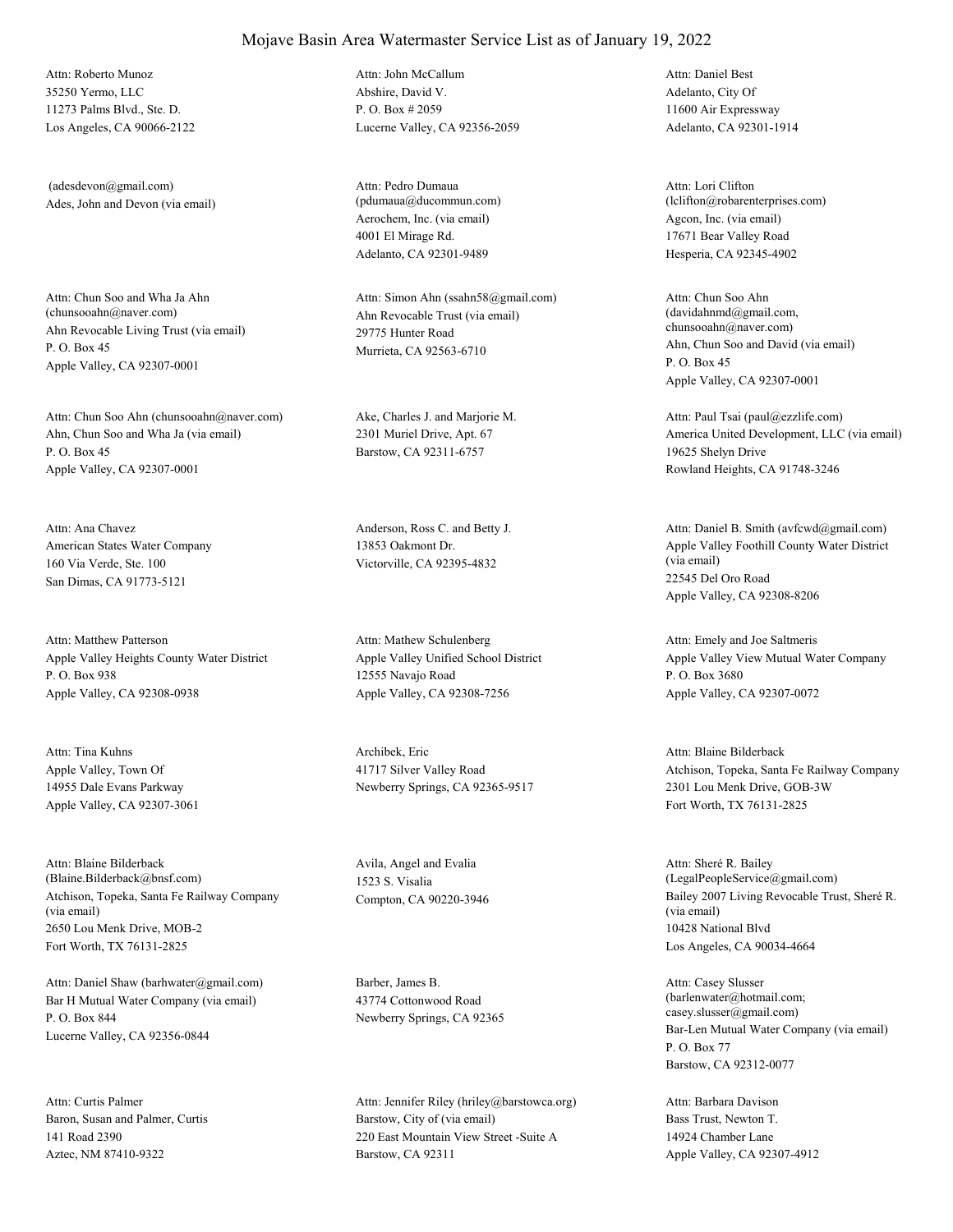Bastianon Revocable Trust 9484 Iroquois Rd. Apple Valley, CA 92308-9151 Attn: Remo E. Bastianon

Bell, Charles H. Trust dated March 7, 2014 (via email) P. O. Box 193 Lucerne Valley, CA 92356-0193 Attn: Chuck Bell (Chuckb193@outlook.com; Chuckb193@outlook.com)

Box, Geary S. and Laura P. O. Box 402564 Hesperia, CA 92340-2564

Brown, Jennifer 10001 Choiceana Ave. Hesperia, CA 92345

Bubier, Diane Gail (via email) 46263 Bedford Rd. Newberry Springs, CA 92365-9819 (bubierbear@msn.com)

Bush, Kevin (via email) 7768 Sterling Ave. San Bernardino, CA 92410-4741 (kjbco@yahoo.com)

CalMat Company 405 N. Indian Hill Blvd. Claremont, CA 91711-4614 Attn: Robert W. Bowcock

Camanga, Tony and Marietta 48924 Bedford Rd. Newberry Springs, CA 92365 Attn: Tony Camanga

Casa Colina Foundation P.O. Box 1760 Lucerne Valley, CA 92356 Attn: Kevin Mangold

Beinschroth Family Trust (via email) 18794 Sentenac Apple Valley, CA 92307-5342 Attn: Mike Beinschroth (Beinschroth@gmail.com)

Best, Byron L. 21461 Camino Trebol Lake Forest, CA 92630-2011

Brommer House Trust 9435 Strathmore Lane Riverside, CA 92509-0941 Attn: Marvin Brommer

Bruneau, Karen 19575 Bear Valley Rd. Apple Valley, CA 92308-5104

Budget Finance Company 1849 Sawtelle Blvd., Ste. 700 Los Angeles, CA 90025-7012 Attn: Noah Furie Bunnell, Dick

Calico Lakes Homeowners Association (via email) 11860 Pierce Street, Suite 100 Riverside, CA 92505-5178 Attn: Shanna Ghale (shanna.ghale@associa.us)

CalPortland Company - Agriculture (via email) P. O. Box 146 Oro Grande, CA 92368-0146 Attn: Catalina Fernandez-Moores (cfernadez@calportland.com)

Campbell, M. A. and Dianne 12526 Donegal Way Houston, TX 77047-2810 Attn: Myron Campbell II Carlton, Susan

CDFW - Camp Cady (via email) 4775 Bird Farm Road Chino Hills, CA 91709-3175 Attn: Danielle Stewart (danielle.stewart@wildlife.ca.gov; Richard.Kim@wildlife.ca.gov; Alisa.Ellsworth@wildlife.ca.gov)

Beinschroth, Andy Eric 6719 Deep Creek Road Apple Valley, CA 92308-8711

Borja, Leonil T. and Tital L. 20784 Iris Canyon Road Riverside, CA 92508-

Brown, Bobby G. and Valeria R. 26776 Vista Road Helendale, CA 92342-9789 Attn: Paul Johnson

Bryant, Ian (via email) 15434 Sequoia Avenue - Office Hesperia, CA 92345-1667 (irim@aol.com)

8589 Volga River Circle Fountain Valley, CA 92708-5536

California Department Of Transportation (via email) 464 W. 4th Street San Bernardino, CA 92401-1407 Attn: Michael P. Naze (michael.naze@dot.ca.gov)

CalPortland Company - Oro Grande Plant (via email) P. O. Box 146 Oro Grande, CA 92368-0146 Attn: Catalina Fernandez-Moores (cfernandez@calportland.com)

P.O. Box 193 Yermo, CA 92398-0193

CDFW - Mojave Narrows Regional Park 777 E. Rialto Avenue San Bernardino, CA 92415-1005 Attn: Beahta Davis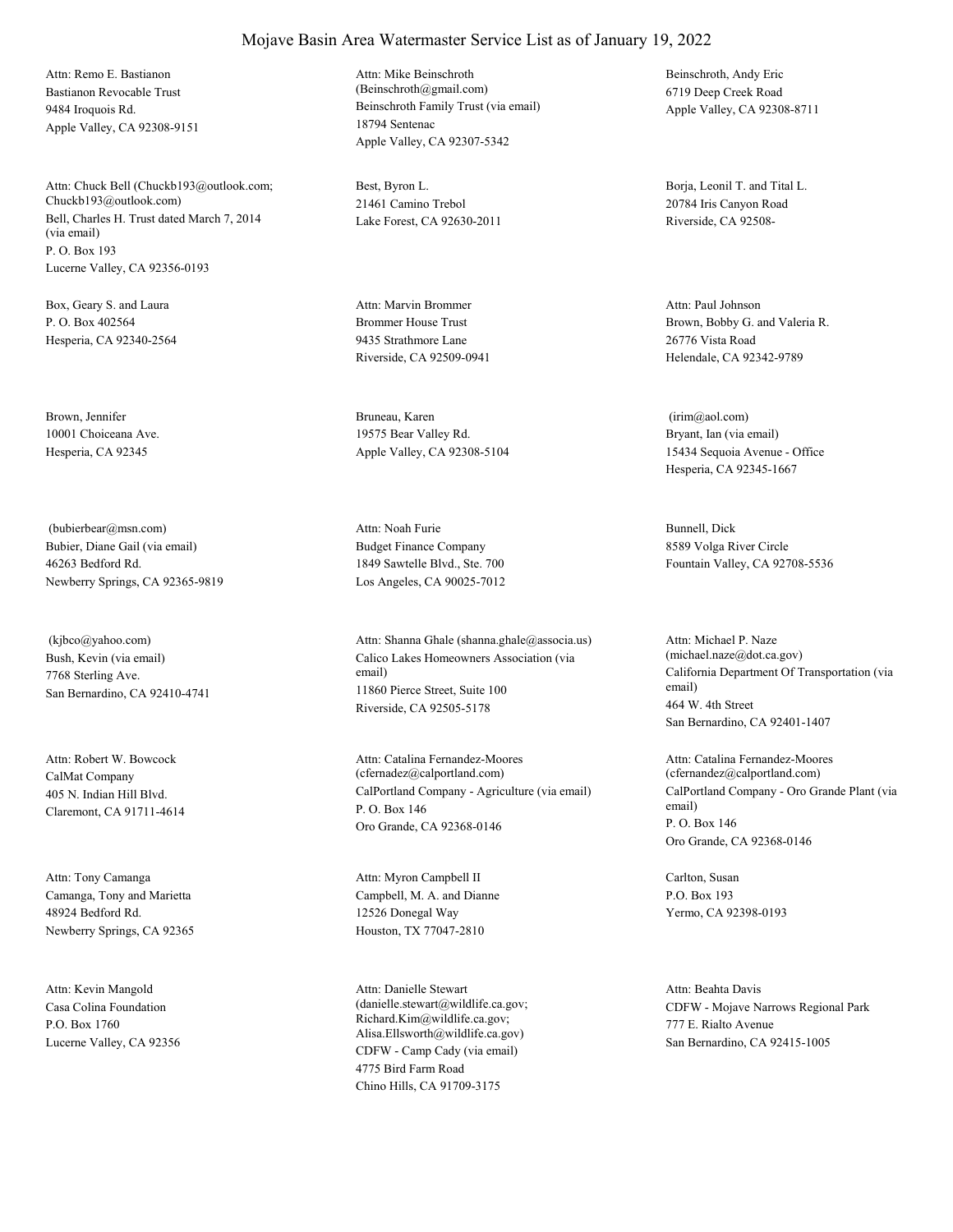CDFW - Mojave River Fish Hatchery (via email) 12550 Jacaranda Avenue Victorville, CA 92395-5183 Attn: Paco Cabral (paco.cabral@wildlife.ca.gov; rebecca.jones@wildlife.ca.gov) Cemex, Inc. (via email)

Chafa, Larry R. and Delinda C. P. O. Box 796 Ronan, MT 59864-0796 Attn: Allene Rozell Cherie Krack

Choi, Yong Il and Joung Ae 34424 Mountain View Road Hinkley, CA 92347-9412

Chung, et al. 11446 Midway Ave. Lucerne Valley, CA 92356-8792 Attn: Hwa-Yong Chung Clark, Arthur

Club View Partners 9903 Santa Monica Blvd., PMB #541 Beverly Hills, CA 90212-1671 Attn: Manoucher Sarbaz Conner, William H.

Corbridge, Linda S. 8743 Vivero St Rancho Cucamonga, CA 91730- Attn: George Starke Cross, Francis and Beverly

Crown Cambria, LLC (via email) 9860 Gidley St. El Monte, CA 91731-1110 Attn: Jay Hooper (jayho123@gmail.com)

Daggett Community Services District (via email) P. O. Box 308 Daggett, CA 92327-0308 Attn: Crystal Romero (daggettcsd@outlook.com; daggettwater427@gmail.com)

Dahlquist, George R. (via email) 8535 Vine Valley Drive Sun Valley, CA 91352- (ron@dadcopowerandlights.com) Darr, James S.

16888 North E. Street Victorville, CA 92394-2999 Attn: Alejandra Silva (alejandrav.silva@cemex.com) Center Water Company

Chamisal Mutual Water Company 1442 El Mirage Road El Mirage, CA 92301-9500 Attn: Mary M Ross

Chong, Joan (via email) 35000 Indian Trail Helendale, CA 92342-9782 (joancksp@hotmail.com) Christison, Joel

P. O. Box 4513 Blue Jay, CA 92317-4513

11535 Mint Canyon Rd. Agua Dulce, CA 91390-4577

156 W 100 N Jerome, ID 83385-5256

Crystal Lakes Property Owners Association P. O. Box 351 Yermo, CA 92398 Attn: Alessia Morris

Daggett Ranch, LLC P. O. Box 112 Daggett, CA 92327-0112 Attn: Steve and Dana Rivett

40716 Highway 395 Boron, CA 93516

P. O. Box 616 Lucerne Valley, CA 92356-0616 Attn: Mary Tarrab

Cheyenne Lake, Inc. (via email) 44658 Valley Center Rd Newberry Springs, CA 92365- Attn: Carl Pugh (cpugh3@aol.com)

P. O. Box 2635 Big River, CA 92242-2635

Clark, Gary and Beth A. 2443 Topanga Dr. Bullhead City, AZ 86442-8464 Attn: Erik Archibek

Contratto, Ersula 21814 Hinkley Road Barstow, CA 92311

Cross, Sharon I. P. O. Box 922 Lucerne Valley, CA 92356

DaCosta, Dean Edward (via email) 32307 Foothill Road Lucerne Valley, CA 92356-8526 (dacostadean@gmail.com)

Daggett Solar Power 3 LLC (via email) 5780 Fleet Street, Suite 130 Carlsbad, CA 92008-4715 Attn: James Kelly (James.Kelly@clearwayenergy.com)

De Jong Family Trust 46561 Fairview Road Newberry Springs, CA 92365-9230 Attn: Alan L. De Jong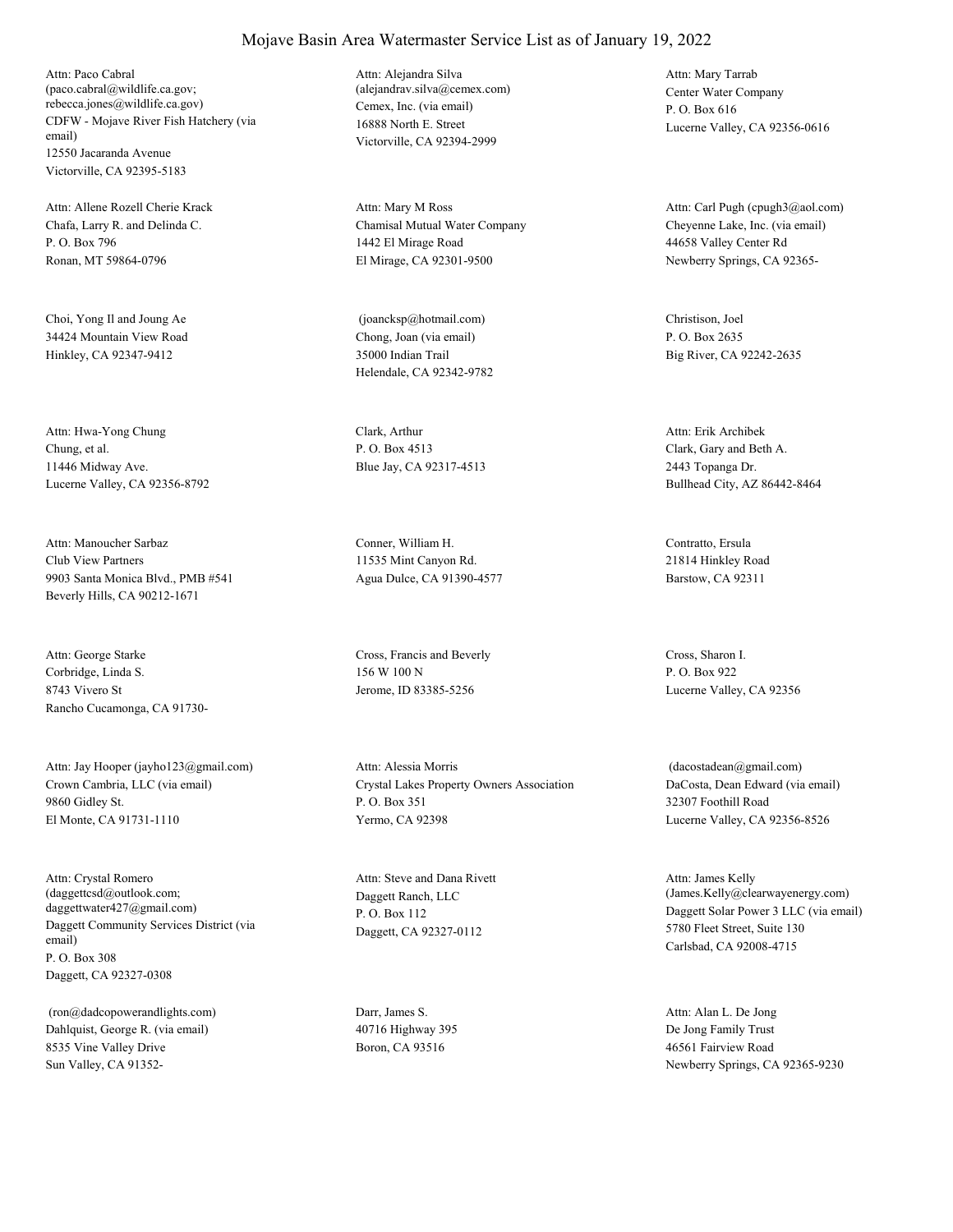Dennison, Quentin D. - Clegg, Frizell and Joke 44579 Temescal Street Newberry Springs, CA 92365 Attn: Randy Wagner

Desert Springs Mutual Water Company P. O. Box 396 Lucerne Valley, CA 92356-0396 Attn: Denise Courtney

Donaldson, Jerry and Beverly 16736 B Road Delta, CO 81416-8501

Douglas, Tina P.O. Box 1730 Lucerne Valley, CA 92356- Attn: David Looper Dowell, Leonard

Evert Family Trust (via email) 19201 Parker Circle Villa Park, CA 92861-1302 Attn: Stephanie L. Evert (severt2166@aol.com)

Fejfar, Monica Kay 34080 Ord Street Newberry Springs, CA 92365-9791

Finch, Jenifer (via email) 9797 Lewis Lane Apple Valley, CA 92308-8357 (ropingmom3@yahoo.com)

Fisher Trust, Jerome R. 7603 Hazeltine Van Nuys, CA 91405 Attn: Paul Johnson

Frazier, et al. 8707 Deep Creek Rd Apple Valley, CA 92308- Attn: Martin Frazier

Gabrych, Eugene 2006 Old Highway 395 Fallbrook, CA 92028

Desert Dawn Mutual Water Company P. O. Box 392 Lucerne Valley, CA 92356-0392 Attn: Marie McDaniel

DLW Revocable Trust 13830 Choco Rd. Apple Valley, CA 92307-5525 Attn: Debby Wyatt

Dora Land, Inc. P. O. Box 1405 Apple Valley, CA 92307-0026 Attn: Jeffery Lidman

345 E Carson St. Carson, CA 90745-2709

Eygnor, Robert E. 23032 Bryman Road

Fernandez, Arturo (via email) 28 Calle Fortuna Rancho Santa Margarita, CA 92688-2627 (afc30@yahoo.com) Ferro, Dennis and Norma

First CPA LLC (via email) 10045 Brockway St. El Monte, CA 91733-1107 Attn: Alex and Jerrica Liu (alexliu1950@gmail.com;

Foothill Estates MHP, LLC (via email) 9454 Wilshire Blvd., Ste. 920 Beverly Hills, CA 90212-2925 Attn: Camille Yusufov (Allen@skylinecompany.com) Frates, D. Cole (via email)

Friend, Joseph and Deborah P. O. Box 253 Barstow, CA 92312-0253 Attn: Deborah A. Friend

Gabrych, Eugene 2006 Old Highway 395 Fallbrook, CA 92028-8816

Desert Girlz LLC (via email) 10757 Lincoln Road Lucerne Valley, CA 92356-7 Attn: Zaritsky Penny (pennyzaritsky2000@yahoo.com)

Dolch Living Trust Robert and Judith 4181 Kramer Lane Bellingham, WA 98226-7145 Attn: Judith Dolch-Partridge, Trustee

Dorrance, David W. and Tamela L. 2027 Valleria Court Sugar Land, TX 77479- Attn: David Dorrance

Evenson, Edwin H. and Joycelaine C. P. O. Box 66 Oro Grande, CA 92368-0066

Oro Grande, CA 92368-9642 Federal Bureau of Prisons, Victorville (via email) P. O. Box 5400 Adelanto, CA 92301-5400 Attn: David Dittenmore (d2dittemore@bop.gov)

> 1311 1st Ave. N Jacksonville Beach, FL 32250-3512

alexroseanneliu@yahoo.com) Fischer Revocable Living Trust (via email) 1372 West 26th St. San Bernardino, CA 92405-3029 Attn: Carl Fischer (carlsfischer@hotmail.com; fischer@fischercompanies.com)

> 113 S La Brea Ave., 3rd Floor Los Angeles, CA 90036-2998 (cfrates@renewablegroup.com)

Fundamental Christian Endeavors, Inc. (via email) 49191 Cherokee Road Newberry Springs, CA 92365 Attn: Mark Asay (bettybrock@ironwood.org; waltbrock@ironwood.org)

Gabrych, Eugene 34650 Minneola Rd Newberry Springs, CA 92365- Attn: Mitch Hammack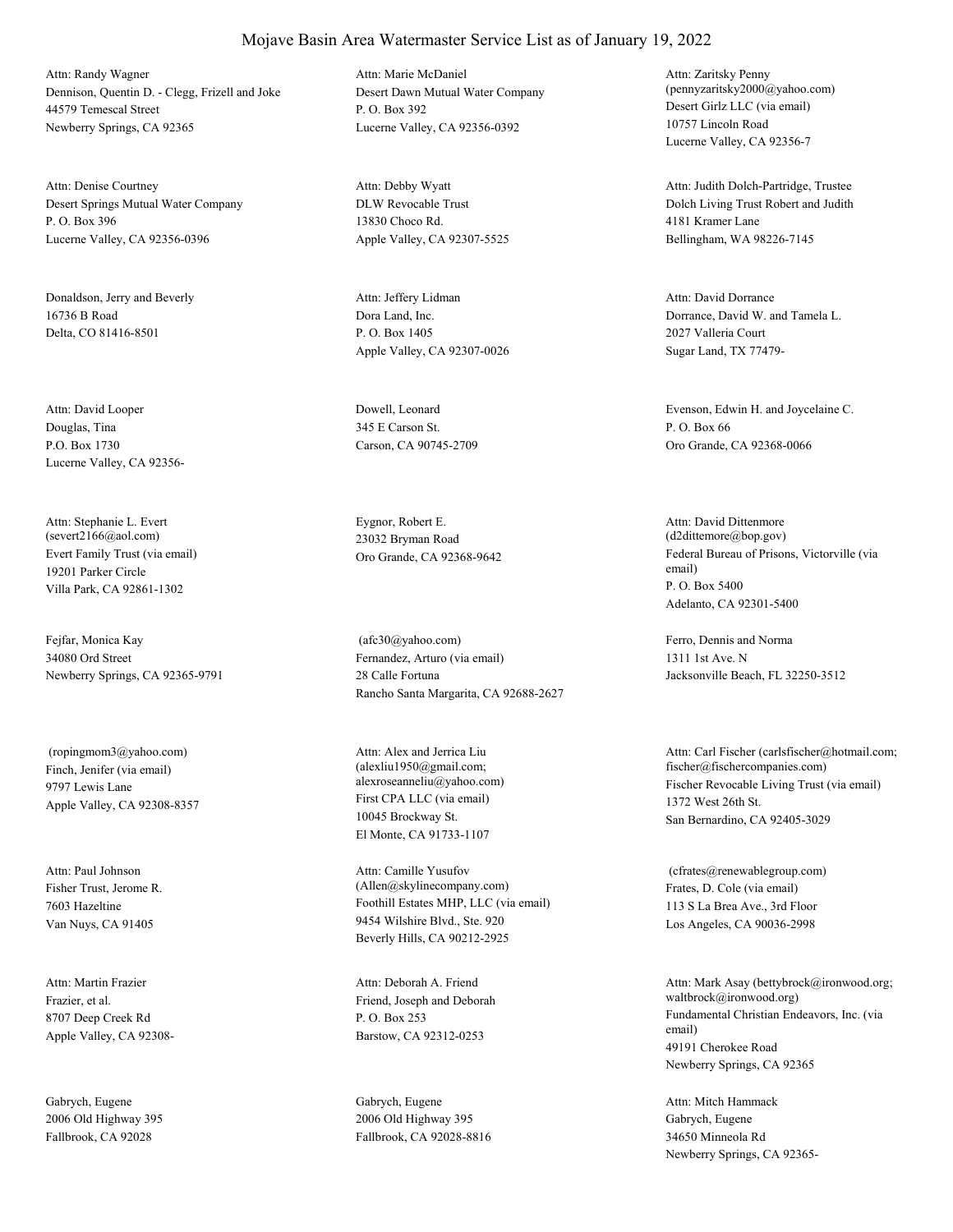Gaeta, Miguel and Maria 9366 Joshua Avenue Lucerne Valley, CA 92356-8273

Garcia, Daniel 9773 Summerhill Rd. Alta Loma, CA 91737-1668

Gayjikian, Samuel and Hazel 34534 Granite Road Lucerne Valley, CA 92356- Attn: Brent Peterson

Gordon Acres Water Company P. O. Box 1035 Lucerne Valley, CA 92356-1035 Attn: Gina Pellegrini Gray, George F. and Betty E.

Grill, Nicholas P. and Millie D. (via email) 35350 Mountain View Road Hinkley, CA 92347-9613 Attn: Nick Grill (terawatt@juno.com) Gubler, Hans

Gutierrez, Jose and Gloria 24116 Santa Fe

Hamilton Family Trust 19945 Round Up Way Apple Valley, CA 92308-8338 Attn: Doug and Cheryl Hamilton

Hanson Aggregates WRP, Inc. (via email) P. O. Box 1115 Corona, CA 92878-1115 Attn: Matt Wood (Matt.Wood@Hanson.com)

Harper Lake Company VIII (via email) 43880 Harper Lake Road Hinkley, CA 92347 Attn: Neal Davies (NDavies@terra-gen.com) Harter, Joe and Sue

Haskins, James J. 11352 Hesperia Road, #2 Hesperia, CA 92345-2165 Gaeta, Trinidad 10551 Dallas Avenue Lucerne Valley, CA 92356 Attn: Jay Storer

Gardena Mission Church, Inc. P. O. Box 304 Lucerne Valley, CA 92356-0304 Attn: Sang Hwal Kim Garg, Om P.

GenOn California South, LP (via email) P. O. Box 337 Daggett, CA 92327-0337 Attn: Jeffrey Edwards (jeffrey.edwards@genon.com)

975 Bryant Calimesa, CA 92320-1301

P. O. Box 3100

Hinkley, CA 92347 Haas, Bryan C. and Hinkle, Mary H. (via email) 14730 Tigertail Road Apple Valley, CA 92307-5249 Attn: Bryan C. Haas and Mary H. Hinkle (resrvc4you@aol.com) Hackbarth, Edward E. (via email)

> Handrinos, Nicole A. 1140 Parkdale Rd. Adelanto, CA 92301-9308 Attn: William Handrinos

Hareson, Nicholas and Mary 1737 Anza Avenue Vista, CA 92084-3236 Attn: Mary Jane Hareson

10902 Swan Lake Road Klamath Falls, OR 97603-9676

Hass, Pauline L. P. O. Box 273

Gaines Family Trust, Jack and Mary (via email) 8225 Marina Pacifica Drive N. Long Beach, CA 90803-7006 Attn: Bruce Gaines (bgaines4@verizon.net)

358 Chorus Irvine, CA 92618-1414

Golden State Water Company (via email) 160 Via Verde, Ste. 100 San Dimas, CA 91773-5121 Attn: Nereida Gonzalez (ana.chavez@gswater.com, Nereida.Gonzalez@gswater.com)

Green Acres Estates P. O. Box 29 Apple Valley, CA 92307-0001 Attn: Brian E. Bolin

Landers, CA 92285 Gulbranson, Merlin (via email) 511 Minnesota Ave W Gilbert, MN 55741- Attn: Tamara J Skoglund (TamaraMcKenzie@aol.com)

> 293 Winfield Circle Corona, CA 92880-6943 (hackbarthco@sbcglobal.net)

Hanify, Michael D., dba - White Bear Ranch PO BOX 1021 Yermo, CA 92398-1021 Attn: Donald F. Hanify

Harmsen Family Trust (via email) 23920 Community Blvd. Hinkley, CA 92347-9721 Attn: Kenny Harmsen (harmsencow@aol.com)

Harvey, Lisa M. (via email) P. O. Box 1187 Lucerne Valley, CA 92356- (harveyl.92356@gmail.com)

Newberry Springs, CA 92365- Helendale Community Services District (via email) P. O. Box 359 Helendale, CA 92342-0359 Attn: Craig Carlson (kcox@helendalecsd.org; ccarlson@helendalecsd.org)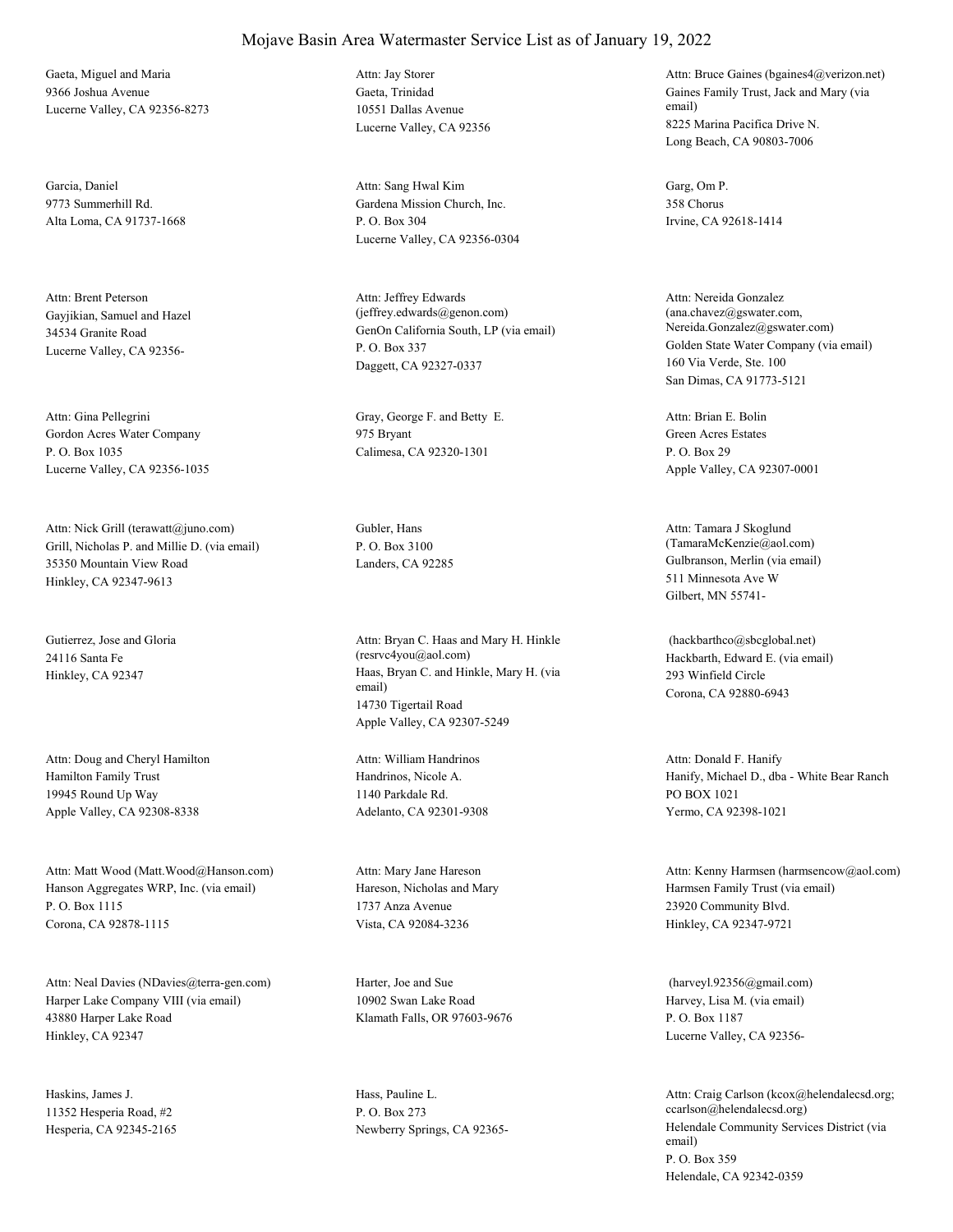Helendale School District P. O. Box 249 Helendale, CA 92342-0249 Attn: Joshua Behnke

Hert, Scott P. O. Box 590

Hesperia Water District (via email) 9700 7th Avenue Hesperia, CA 92345-3493 Attn: Jeremy McDonald (jmcdonald@cityofhesperia.us)

Hi Desert Mutual Water Company 23667 Gazana Street Barstow, CA 92311 Attn: Lisset Sardeson

Hi-Grade Materials Company (via email) 17671 Bear Valley Road Hesperia, CA 92345-4902 Attn: Lori Clifton (lclifton@robarenterprises.com) Hilarides 1998 Revocable Family Trust

Hitchin Lucerne, Inc. P. O. Box 749 Lucerne Valley, CA 92356-0749 Attn: Mary Thomas Ho, Ting-Seng and Ah-Git

Holway Jeffrey R and Patricia Gage (via email) 1401 Wewatta St. #1105 Denver, CO 80202-1348 Attn: Jeffrey R Holway and Patricia Gage (patricia.gage@yahoo.com)

Hong, Paul B. and May P. O. Box #1432 Covina, CA 91722-0432 Attn: Paul Hong

Howard, et al. PO Box 10 Park City, MT 59063- Attn: David Howard

Hunt, Connie (via email) 39392 Burnside Loop Astoria, OR 97103-8248 (hunt5089@outlook.com)

### Mojave Basin Area Watermaster Service List as of January 19, 2022

Hendley, Rick and Barbara P. O. Box 972 Yermo, CA 92398-0972 Attn: Jeff Gallistel Hensley, Mark P.

Lucerne Valley, CA 92356-0590 Hesperia - Golf Course, City of (via email) 9700 Seventh Avenue Hesperia, CA 92345-3493 Attn: Jeremy McDonald (jmcdonald@cityofhesperia.us)

> Hesperia, City of (via email) 9700 Seventh Avenue Hesperia, CA 92345-3493 Attn: Jeremy McDonald<br>(tsouza@cityofhesperia.us)

Hiett, Harry L. (via email) P. O. Box 272 Daggett, CA 92327-0272 (leehiett@hotmail.com)

37404 Harvard Road Newberry Springs, CA 92365 Attn: Frank Hilarides

P.O. Box 20001 Bakersfield, CA 93390-0001

Holway, Jeffrey R 1401 Wewatta St. #1105 Denver, CO 80202-1348

Hood Family Trust 2142 W Paseo Del Mar San Pedro, CA 90732-4557 Attn: Sandra D. Hood

Hubbard, Ester and Mizuno, Arlean 47722 Kiloran St. Newberry Springs, CA 92365-9529 Attn: Ester Hubbard

Hunt, Ralph M. and Lillian F. P. O. Box 603 Yermo, CA 92398-0603 Attn: Ralph Hunt

35523 Mountain View Rd Hinkley, CA 92347-9613

Hesperia Venture I, LLC (via email) 10 Western Road Wheatland, WY 82201-8936 Attn: Janie Martines (janiemartines@gmail.com)

Hettinga Revocable Trust (via email) 14651 South Grove Ave. Ontario, CA 91762-7704 Attn: Patricia Mohr (ghd123@earthlink.net)

High Desert Associates, Inc. 405 North Indian Hill Blvd. Claremont, CA 91711-4614 Attn: Robert W. Bowcock

Hill Family Trust and Hill's Ranch, Inc. (via email) 84 Dewey Street Ashland, OR 97520- Attn: Katherine Hill (Khill9@comcast.net)

Hollister, Robert H. and Ruth M. 2832 Buendia Mission Viejo, CA 92691- Attn: Joan Rohrer

Holy Heavenly Lake, LLC 1261 S. Lincoln Ave. Monterey Park, CA 91755-5017 Attn: Katherine K Hsu

Horton Family Trust 47716 Fairview Road Newberry Springs, CA 92365-9258 Attn: Gretchen Horton

Huerta, Hector P. O. Box 2190 Temecula, CA 92593-2190 Attn: John Driscoll

Hyatt, James and Brenda (via email) 31726 Fremont Road Newberry Springs, CA 92365 Attn: Daniel and Karen Gray (calivolunteer@verizon.net)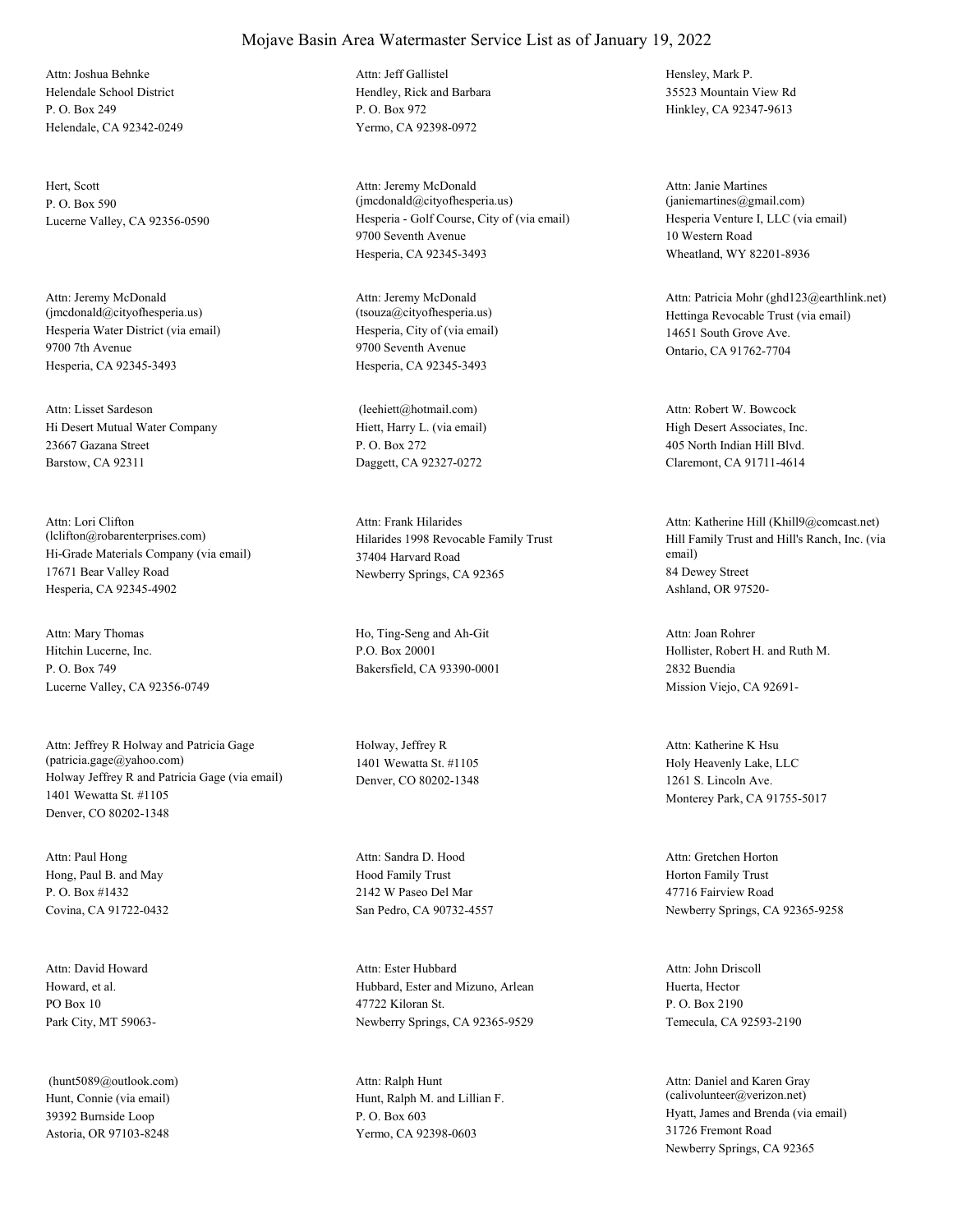Im, Nicholas Nak-Kyun (via email) P. O. Box 2926 Victorville, CA 92393-2926 Attn: Steve Kim (stevekim1026@gmail.com) Irvin, Bertrand W.

Jackson, James N. Jr Revocable Living Trust 1245 S. Arlington Avenue Los Angeles, CA 90019-3517 Attn: James Jackson Jr.

Jess Ranch Water Company (via email) 906 Old Ranch Road Florissant, CO 80816- Attn: Gary A. Ledford (gleddream@gmail.com)

Johnson, Ronald 1156 Clovis Circle Dammeron Valley, UT 84783-5211

Jones, Joette 81352 Fuchsia Ave. Indio, CA 92201-5329

Juniper Riviera County Water District P. O. Box 386 Apple Valley, CA 92307 Attn: Lee Logsdon

Kasner, Robert (via email) 11584 East End Avenue Chino, CA 91710-1555

Kemper Campbell Ranch 10 Kemper Campbell Ranch Road Victorville, CA 92395-3357 Attn: Peggy Shaughnessy Kim, Jin S. and Hyun H.

Kim, Ju Sang (via email) 1225 Crestview Dr Fullerton, CA 92833-2206 (juskim67@yahoo.com) Kim, Seon Ja

Kosharek, John and Joann P. O. Box 357

3224 West 111th Street Inglewood, CA 90303-

Jackson, Ray Revocable Trust No. 45801 P.O. Box 8250 Redlands, CA 92375-1450 Attn: Lawrence Dean

Johnson, Carlean 8626 Deep Creek Road

Johnston, Harriet and Johnston, Lawrence W. P. O. Box 401472 Hesperia, CA 92340-1472 Attn: Lawrence W. Johnston

Jordan Family Trust 1650 Silver Saddle Drive Barstow, CA 92311-2057 Attn: Paul Jordan

Karimi, Hooshang 1254 Holmby Ave Los Angeles, CA 90024- Attn: Ash Karimi

 (Robertkasner@aol.com) Katcher, August M. and Marceline 47887 Palo Verde Lane Newberry Springs, CA 92365-9096

> 6 Orange Glen Circle Irvine, CA 92620-1264

34981 Piute Road Newberry Springs, CA 92365-9548

Newberry Springs, CA 92365-0357 Lake Arrowhead Community Services District (via email) P. O. Box 700 Lake Arrowhead, CA 92352-0700 Attn: Catherine Cerri (ccerri@lakearrowheadcsd.com)

Italmood Inc., et. al. (via email) 80 Maple Road Easton, CT 06612-1036 Attn: Sebastian Marzaro (italmood@aol.com)

Jamboree Housing Corporation (via email) 15940 Stoddard Wells Rd - Office Victorville, CA 92395-2800 Attn: Audrey Goller (linda.rainer@newportpacific.com)

Apple Valley, CA 92308 Johnson, Paul (via email) 10456 Deep Creek Road Apple Valley, CA 92308-8330 Attn: Paul Johnson  $(iohnsonfarming@gmail.com)$ 

> Jones Trust dated March 16, 2002 (via email) 35424 Old Woman Springs Road Lucerne Valley, CA 92356-7237 Attn: Magdalena Jones (mygoldenbiz9@gmail.com)

Jubilee Mutual Water Company P. O. Box 1016 Lucerne Valley, CA 92356 Attn: Ray Gagné

Kasner Family Limited Partnership (via email) 11584 East End Avenue Chino, CA 91710- Attn: Robert R. Kasner (Robertkasner@aol.com)

Kemp, Robert and Rose 48441 National Trails Highway Newberry Springs, CA 92365

Kim, Joon Ho and Mal Boon Revocable Trust 46561 Fairview Road Newberry Springs, CA 92365-9230 Attn: Alan and Annette De Jong

Koering, Richard and Koering, Donna 40909 Mt. View Newberry Springs, CA 92365-9414 Attn: Richard Koering and Donna Koering

Lake Jodie Property Owners Association (via email) 909 Armory Road, #126 Barstow, CA 92311-5460 Attn: Daniel Lindenman (happytiredwaterdog@yahoo.com)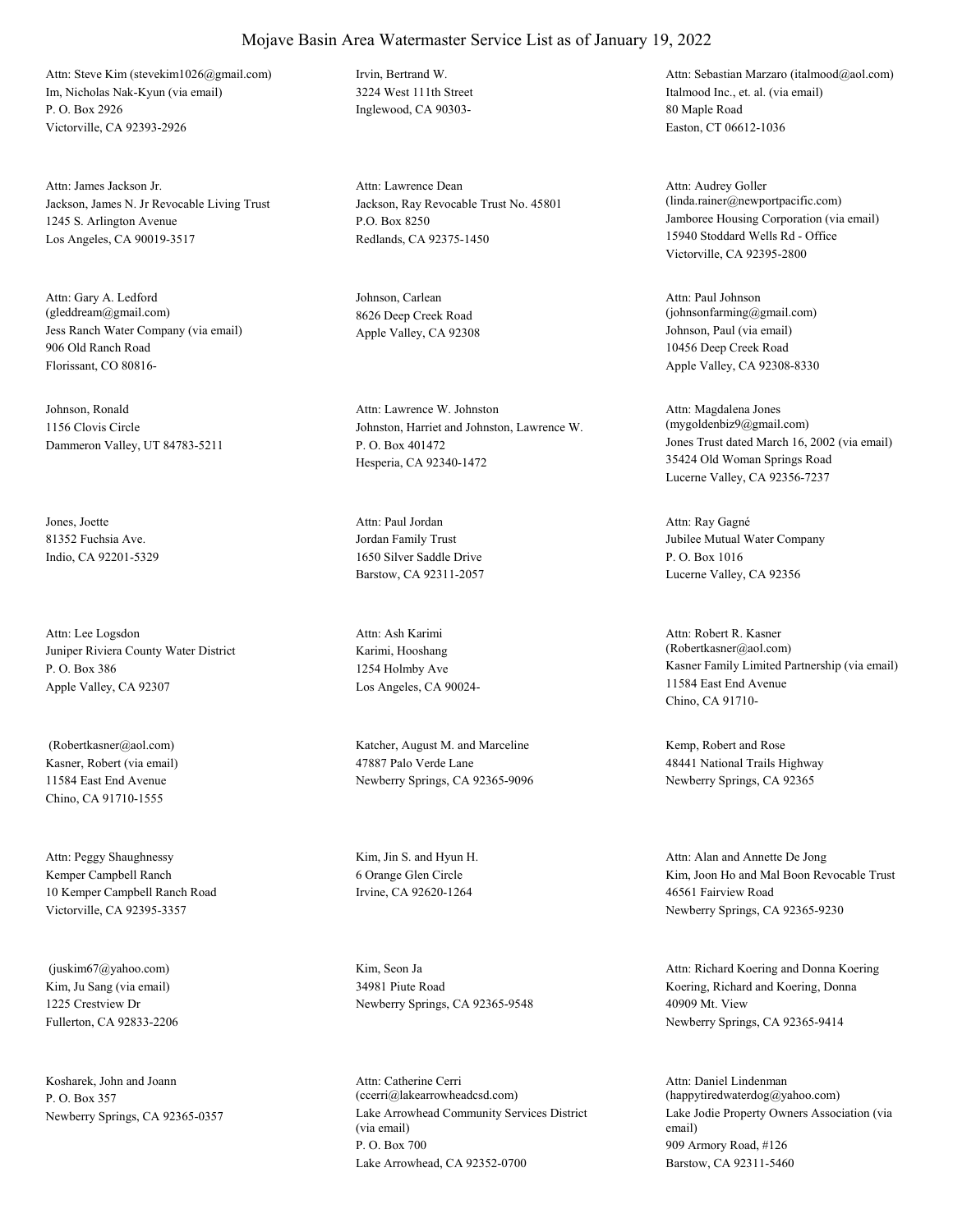Lake Waikiki 230 Hillcrest Drive La Puente, CA 91744-4816 Attn: Nancy Lan

Langley, James (via email) 12277 Apple Valley Road, Ste. #120 Apple Valley, CA 92308-1701 (jlangley@kurschgroup.com) Langley, Michael R. and Sharon

Lawrence, William W. P. O. Box 98 Newberry Springs, CA 92365 Attn: Robert Lawrence Jr. Lawson, Ernest and Barbara

Lee, Doo Hwan P. O. Box 556 Lucerne Valley, CA 92356-0556

Lenhert, Ronald and Toni 10083 Deep Creek Rd. Apple Valley, CA 92308-8322

Liberty Utilities (Apple Valley Ranchos Water) Corp. (via email) P. O. Box 7005 Apple Valley, CA 92307 Attn: Eric Larsen (eric.larsen@libertyutilities.com; tony.pena@libertyutilities.com)

Lopez, Baltazar 12318 Post Office Rd Lucerne Valley, CA 92356- Attn: Patricia Miranda

Lucerne Valley Mutual Water Company P. O. Box 1311 Lucerne Valley, CA 92356 Attn: Gwen L. Bedics

Luckey 2010 Revocable Trust 10967 Kelvington Ln Apple Valley, CA 92308-3647 Attn: Carolyn J. Luckey

#### Mojave Basin Area Watermaster Service List as of January 19, 2022

Lake Wainani Owners Association (via email) 2812 Walnut Avenue, Suite A Tustin, CA 92780-7053 Attn: c/o J.C. UPMC, Inc Lori Rodgers (timrohmbuilding@gmail.com) Lam, Phillip (via email)

P. O. Box 524 Yermo, CA 92398-0524

20277 Rock Springs Road Apple Valley, CA 92308-8740

Lee, et al., Sepoong and Woo Poong #6 Ensueno East Irvine, CA 92620- Attn: Sepoong & Woo Poong Lee

LHC Alligator, LLC P. O. Box 670 Upland, CA 91785-0670 Attn: Brad Francke

Lin, Kuan Jung and Chung, Der-Bing 2026 Turnball Canyon Hacienda Heights, CA 91745- Attn: James Lin

Low, Dean (via email) 3 Panther Creek Ct. Henderson, NV 89052-

Lucerne Valley Partners 9903 Santa Monica Blvd., PMB #541 Beverly Hills, CA 90212-1671 Attn: Manoucher Sarbaz

M Bird Construction 1613 State Street, Ste. 10 Barstow, CA 92311-4162 Attn: Eugene R. & Vickie R. Bird 864 Sapphire Court Pomona, CA 91766-5171 (PhillipLam99@Yahoo.com)

Lavanh, et al. 18203 Yucca St. Hesperia, CA 92345- Attn: Vanessa Laosy

Lee, Anna K. and Eshban K. (via email) 10979 Satsuma St Loma Linda, CA 92354-6113 Attn: Anna K. Lee (aklee219@gmail.com)

Lee, Vin Jang T. 41717 Silver Valley Road Newberry Springs, CA 92365 Attn: Eric Archibek

Liang, Yuan - I and Tzu - Mei Chen 4192 Biscayne St Chino, CA 91710-3196 Attn: Billy Liang

Lo, et al. 119 Peppertree Lane Monrovia, CA 91016-1006 Attn: Mei Li

 (lowgo.dean@gmail.com) Lua, Michael T. and Donna S. 18838 Aldridge Place Rowland Heights, CA 91748-4890

> Lucerne Vista Mutual Water Company (via email) P. O. Box 677 Lucerne Valley, CA 92356-0677 Attn: Marian Walent (LVVMC677@gmail.com)

M.B. Landscaping and Nursery, Inc. 20300 Figueroa Street Carson, CA 90745-1212 Attn: Maria Martinez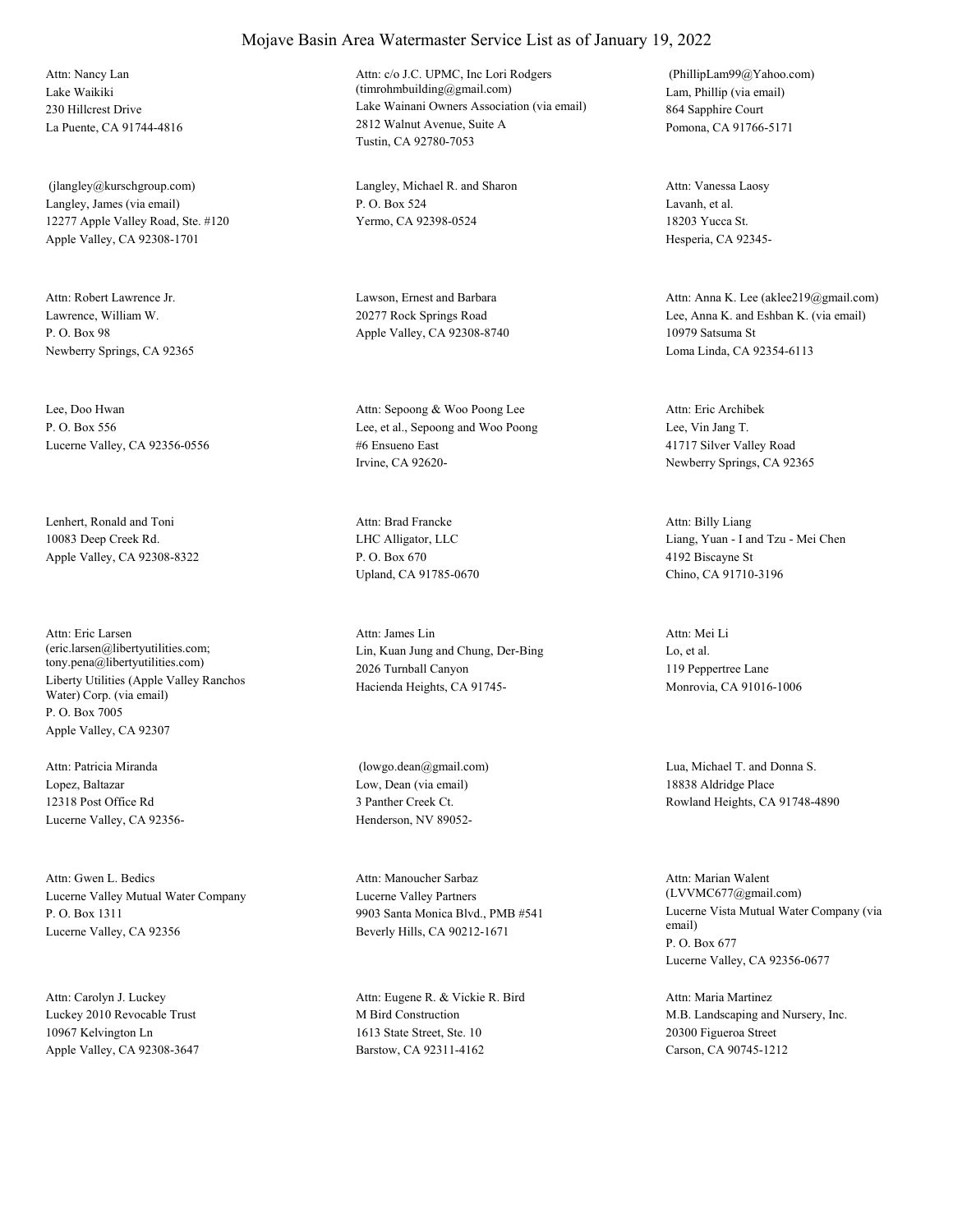Mahjoubi, Afsar S. 46622 Fairview Road Newberry Springs, CA 92365 Attn: Robert Saidi

Marcroft, James A. and Joan P. O. Box 519 Newberry Springs, CA 92365 Attn: Allen Marcroft

Martin, Michael D. and Arlene D. 32942 Paseo Mira Flores San Juan Capistrano, CA 92675

Mead Family Trust 31314 Clay River Road Barstow, CA 92311-2057 Attn: Olivia L. Mead

Mitsubishi Cement Corporation (via email) 5808 State Highway 18 Lucerne Valley, CA 92356-8179 Attn: David Rib (drib@mitsubishicement.com)

Mojave Desert Land Trust (via email) P. O. Box 1544 Joshua Tree, CA 92252-0849 Attn: Amy Langston (alangston@mdlt.org)

Monaco Investment Company 9903 Santa Monica Blvd., PMB #541 Beverly Hills, CA 90212-1671 Attn: Manoucher Sarbaz

Most Family Trust 23780 Cuyama Road Apple Valley, CA 92307-6723 Attn: Jennie Most

Music, Zajo (via email) 43830 Cottonwood Rd Newberry Springs, CA 92365-8510 (z.music5909@gmail.com)

Newberry Community Services District P. O. Box 206 Newberry Springs, CA 92365-0206 Attn: Jodi Howard

Maloney, Janice P. O. Box 356 Los Gatos, CA 95030-0356 Attn: Nichola Hawes Stein

Mariana Ranchos County Water District (via email) 9600 Manzanita Street Apple Valley, CA 92308-8605 Attn: James M. Hansen, Jr. (gmmrcwd@gmail.com; gm@mrcwd.org)

McCollum, Charles L. 15074 Spruce St Hesperia, CA 92345-2950 Attn: Rod Sexton McKinney, Paula

Milbrat, Irving H. P. O. Box 487 Newberry Springs, CA 92365-0487 Attn: David I. Milbrat

Mizrahie, et al. 4105 W. Jefferson Blvd. Los Angeles, CA 90048- Attn: Philip Mizrahie

Mojave Solar, LLC (via email) 42134 Harper Lake Road Hinkley, CA 92347-9305 Attn: Mahnas Ghamati (mahnaz.ghamati@atlantica.com)

Morris Trust, Julia V. (via email) 7649 Cypress Dr. Lanexa, VA 23089-9320 Attn: Ken Elliot (Billie@ElliotsPlace.com) Moss, Lawrence W. and Helen J.

Mulligan, Robert and Inez 35575 Jakobi Street Saint Helens, OR 97051-1194 Attn: Dennis Hills Murphy, Jean

Navajo Mutual Water Company (via email) 21724 Hercules St. Apple Valley, CA 92308-8490 Attn: James Hansen (gm@marianaranchoscwd.org)

Newberry Springs Recreational Lakes Association (via email) 32935 Dune Road, Space 10 Newberry Springs, CA 92365- Attn: Jeff Gaastra (jeff@weaponsedge.com) Manning, Sharon S. 19332 Balan Road Rowland Heights, CA 91748-4017 Attn: Jimmy Berry

Marshall, Charles 32455 Lakeview Road Newberry Springs, CA 92365-9482

144 East 72nd Tacoma, WA 98404-1060

Miller Living Trust 7588 San Remo Trail Yucca Valley, CA 92284-9228 Attn: Donna Miller

MLH, LLC (via email) P. O. Box 2611 Apple Valley, CA 92307-0049 Attn: Thomas A. Hrubik (tahgolf@aol.com)

Mojave Water Agency (via email) 13846 Conference Center Drive Apple Valley, CA 92307-4377 Attn: Doug Kerns (tmccarthy@mojavewater.org)

38338 Old Woman Springs Road Spc# 56 Lucerne Valley, CA 92356-8116

46126 Old National Trails Highway Newberry Springs, CA 92365-9025

New Springs Limited Partnership (via email) 4192 Biscayne St. Chino, CA 91710-3196 Attn: Billy Liang (flossdaily@hotmail.com; asaliking@yahoo.com)

Norris Trust, Mary Ann 29611 Exeter Street Lucerne Valley, CA 92356-8261 Attn: Mary Ann Norris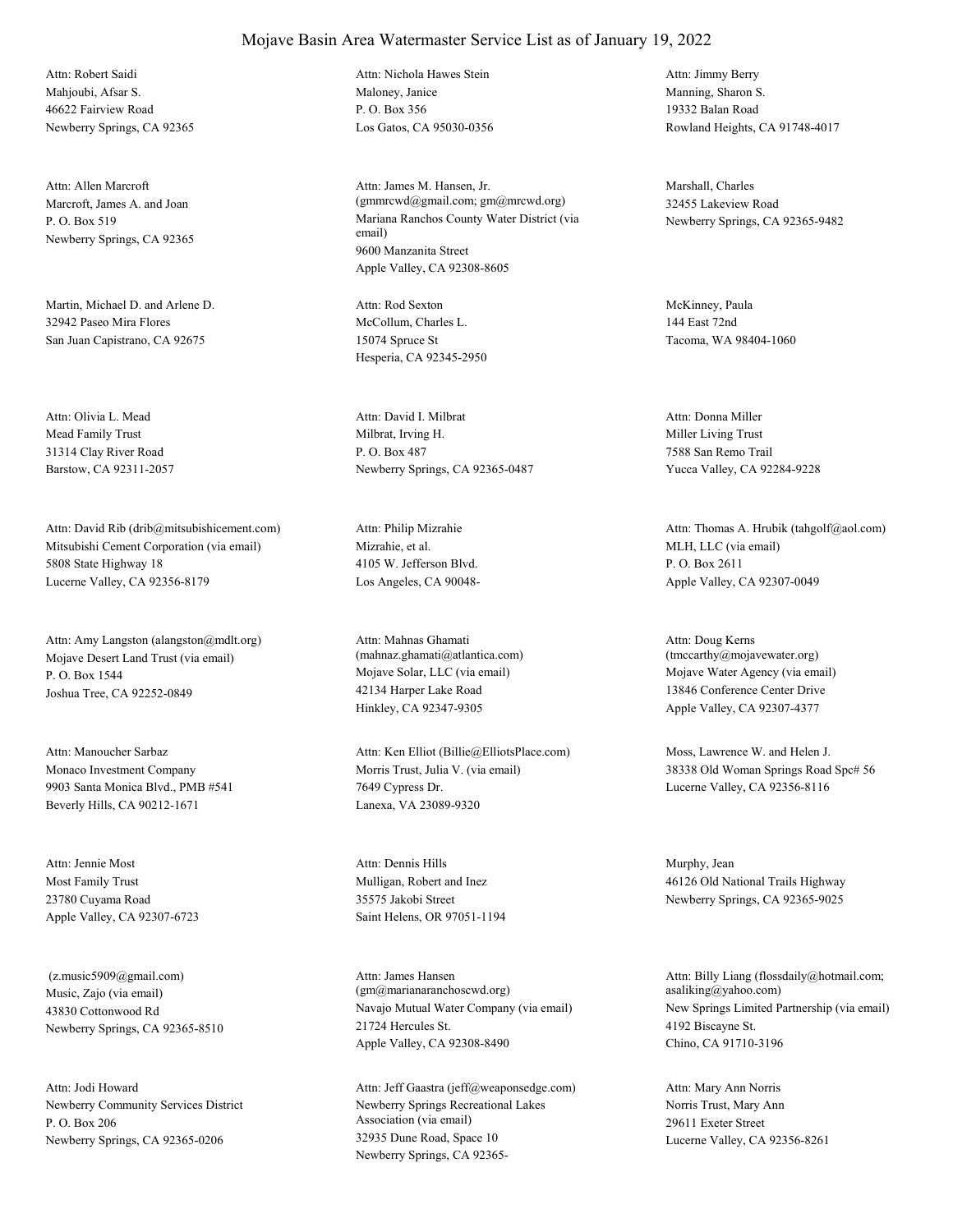NSSLC, Inc. (via email) 9876 Moon River Circle Fountain Valley, CA 92708-7312 Attn: Kenton Eatherton (keatherton@verizon.net)

O. F. D. L., Inc. (via email) 32935 Dune Road, #10 Newberry Springs, CA 92365-9175 Attn: Jeff Gaastra (jeffgaastra@gmail.com; andy@seesmachine.com; bbswift4044@cox.net)

Ohai, Reynolds and Dorothy 13450 Monte Vista Chino, CA 91710-5149 Attn: Dorothy Ohai

P and H Engineering and Development Corporation 1423 South Beverly Glen Blvd. Apt. A Los Angeles, CA 90024-6171 Attn: Taghi Shoraka

Patino, José 3914 W. 105th Street Inglewood, CA 90303-1815

Perko, Bert K. P. O. Box 762 Yermo, CA 92398-0762

Poland, John R. and Kathleen A. 5511 Tenderfoot Drive Fontana, CA 92336-1156 Attn: John Poland Polich, Donna

Precision Investments Services, LLC 791 Price Street, #160 Pismo Beach, CA 93449-2529 Attn: Carin McKay Price, Donald and Ruth

Quakenbush, Samuel R. (via email) 236 Iris Drive Martinsburg, WV 25404-1338 (s\_quakenbush@yahoo.com)

Reed, Mike 9864 Donaldson Road Lucerne Valley, CA 92356-8105 Nuñez, Luis Segundo 9154 Golden Seal Court Hesperia, CA 92345-0197

Oasis World Mission (via email) P. O. Box 45 Apple Valley, CA 92307-0001 Attn: Chun Soo Ahn (chunsooahn@naver.com)

Omya California, Inc. (via email) 7225 Crystal Creek Rd Lucerne Valley, CA 92356-8646 Attn: Craig Maetzold (craig.maetzold@omya.com) Oro Grande School District

Pacific Gas and Electric Company (via email) 22999 Community Blvd. Hinkley, CA 92347-9592 Attn: Jessica Bails (J4Dx@pge.com) Pak, Kae Soo and Myong Hui Kang

Paustell, Joan Beinschroth (via email) 10275 Mockingbird Ave. Apple Valley, CA 92308-8303 (wndrvr@aol.com) Pearce, Craig L.

Pettigrew, Dan 285 N Old Hill Road

75 3rd Avenue #4 Chula Vista, CA 91910-1714

933 E. Virginia Way Barstow, CA 92311-4027

Quiros, Fransisco J. and Herrmann, Ronald 35969 Newberry Rd Newberry Springs, CA 92365-9438 Attn: Ron Herrmann

Rhee, Andrew N. (via email) P. O. Box 989 Lucerne Valley, CA 92356-0989 (LucerneJujubeFarm@hotmail.com)

Nunn Family Trust P. O. Box 545 Apple Valley, CA 92307-0010 Attn: Pearl or Gail Nunn

Odessa Water District (via email) 220 E. Mountain View Street, Suite A Barstow, CA 92311-2888 Attn: Kody Tompkins (ktompkins@barstowca.org)

P. O. Box 386 Oro Grande, CA 92368-0386 Attn: Nick Higgs

P. O. Box 1835 Lucerne Valley, CA 92356-1835

127 Columbus Dr Punxsutawney, PA 15767-1270

Fallbrook, CA 92028-2571 Phelan Piñon Hills Community Services District (via email) 4176 Warbler Road Phelan, CA 92371-8819 Attn: Sean Wright (swright@pphcsd.org; dbartz@pphcsd.org; llowrance@pphcsd.org)

> Porter, Timothy M. 34673 Little Dirt Road Newberry Springs, CA 92365-9646

Pruett, Andrea P. O. Box 37 Newberry Springs, CA 92365

Rancheritos Mutual Water Company (via email) P. O. Box 348 Apple Valley, CA 92307 Attn: Elizabeth Murena (waterboy7F8@msn.com; etminav@aol.com)

Rice, Henry C. and Diana 31823 Fort Cady Rd. Newberry Springs, CA 92365- Attn: Kelly Rice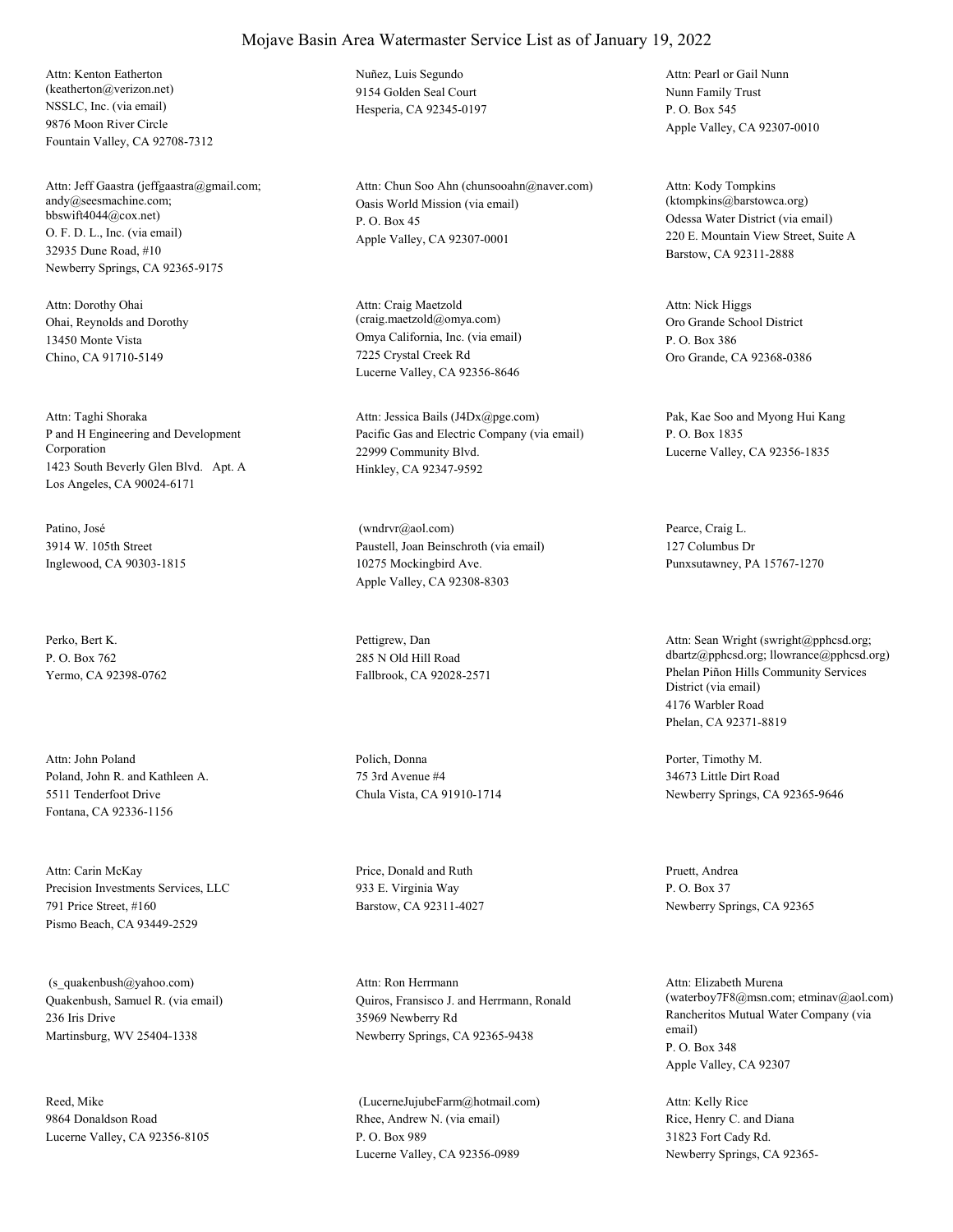Rim Properties, A General Partnership 15434 Sequoia Road Hesperia, CA 92345-1667 Attn: Ian Bryant

Rizvi, S.R Ali (via email) 10917 Admirals Bay St. Victorville, CA 92392-4819 (RayRizvi@Yahoo.com)

Royal Way (via email) 11845 Olympic Boulevard, Suite 625 Los Angeles, CA 90064- Attn: John D. Zemanek (jz@zmlawpc.com)

S and B Brothers, LLC 1423 S. Beverly Glen Blvd., Ste. A Los Angeles, CA 90024-6171 Attn: Sherwin Shoraka

Sagabean-Barker, Kanoeolokelani L. (via email) 42224 Valley Center Rd Newberry Springs, CA 92365 Attn: Kanoe Barker (kanoebarker@yahoo.com) Samples, Bernard D. and Janice E.

San Bernardino Co Barstow - Daggett Airport 777 E. Rialto Ave San Bernardino, CA 92415-1005 Attn: Rebecca Mancha

San Bernardino County Service Area 42 (via email) 222 W. Hospitality Lane, 2nd Floor San Bernardino, CA 92415-0450 Attn: Jared Beyeler (ssamaras@sdd.sbcounty.gov; jbeyeler@sdd.sbcounty.gov; waterquality@sdd.sbcounty.gov)

Scray, Michelle A. Trust (via email) 16869 State Highway 173 Hesperia, CA 92345-9381 Attn: Michelle Scray (mcscray@aol.com)

Sheep Creek Water Company P. O. Box 291820 Phelan, CA 92329-1820 Attn: Chris Cummings Sheng, Jen

Rios, Mariano V. P. O. Box 1864 Barstow, CA 92312-1864 Attn: Josie Rios Rivero, Fidel V.

Robertson's Ready Mix P.O. Box 3600 Corona, CA 92878-3600 Attn: Jackie McEvoy

Rue Ranch, Inc. P. O. Box 133109 Big Bear Lake, CA 92315-8915 Attn: Sam Marich

S and E 786 Enterprises, LLC (via email) 3300 S. La Cienega Blvd. Los Angeles, CA 90016-3115 Attn: Jafar Rashid (jr123realestate@gmail.com)

33979 Fremont Road Newberry Springs, CA 92365-9136

San Bernardino County - High Desert Detention Center (via email) 222 W. Hospitality Lane, 2nd Floor - SDW San Bernardino, CA 92415-0415 Attn: Jared Beyeler (waterquality@sdd.sbcounty.gov)

San Bernardino County Service Area 64 (via email) 222 W. Hospitality Lane, 2nd Floor - SDW San Bernardino, CA 92415-0450 Attn: Jared Beyeler (ssamaras@sdd.sbcounty.gov; jbeyeler@sdd.sbcounty.gov; waterquality@sdd.sbcounty.gov)

Service Rock Products Corporation (via email) P. O. Box 3600 Corona, CA 92878-3600 Attn: Jackie McEvoy (jackiem@rrmca.com)

5349 S Sir Richard Dr Las Vegas, NV 89110-0100 2600 W Woodlawn Ave San Antonio, TX 78228-5122

Rossi, James L. and Naomi I. 34650 Minneola Rd Newberry Springs, CA 92365-9146 Attn: Mitch Hammack

Ruisch Trust, Dale W. and Nellie H. 10807 Green Valley Road Apple Valley, CA 92308-3690 Attn: Dale W. Ruisch

Saba Family Trust dated July 24, 2018 (via email) 212 Avenida Barcelona San Clemente, CA 92672-5468 Attn: Sara Fortuna (sarajfortuna@gmail.com; fourteengkids@aol.com)

Samra, Jagtar S. (via email) 10415 Edgebrook Way Northridge, CA 91326-3952 (BILLU711@Yahoo.com)

San Bernardino County Service Area 29 (via email) 222 W. Hospitality Lane, 2nd Floor (Spec San Bernardino, CA 92415-0450 Attn: Trevor Leja (trevor.leja@sdd.sbcounty.gov)

San Bernardino County Service Area 70J (via email) 222 W. Hospitality Lane, 2nd Floor - SDW San Bernardino, CA 92415-0450 Attn: Jared Beyeler (ssamaras@sdd.sbcounty.gov; jbeyeler@sdd.sbcounty.gov; waterquality@sdd.sbcounty.gov)

Sexton, Rodney A. and Sexton, Derek R. P.O. Box 155 Rim Forest, CA 92378- Attn: Rod Sexton

Sheppard, Thomas and Gloria (via email) 33571 Fremont Road Newberry Springs, CA 92365-9520 (gloriasheppard14@gmail.com)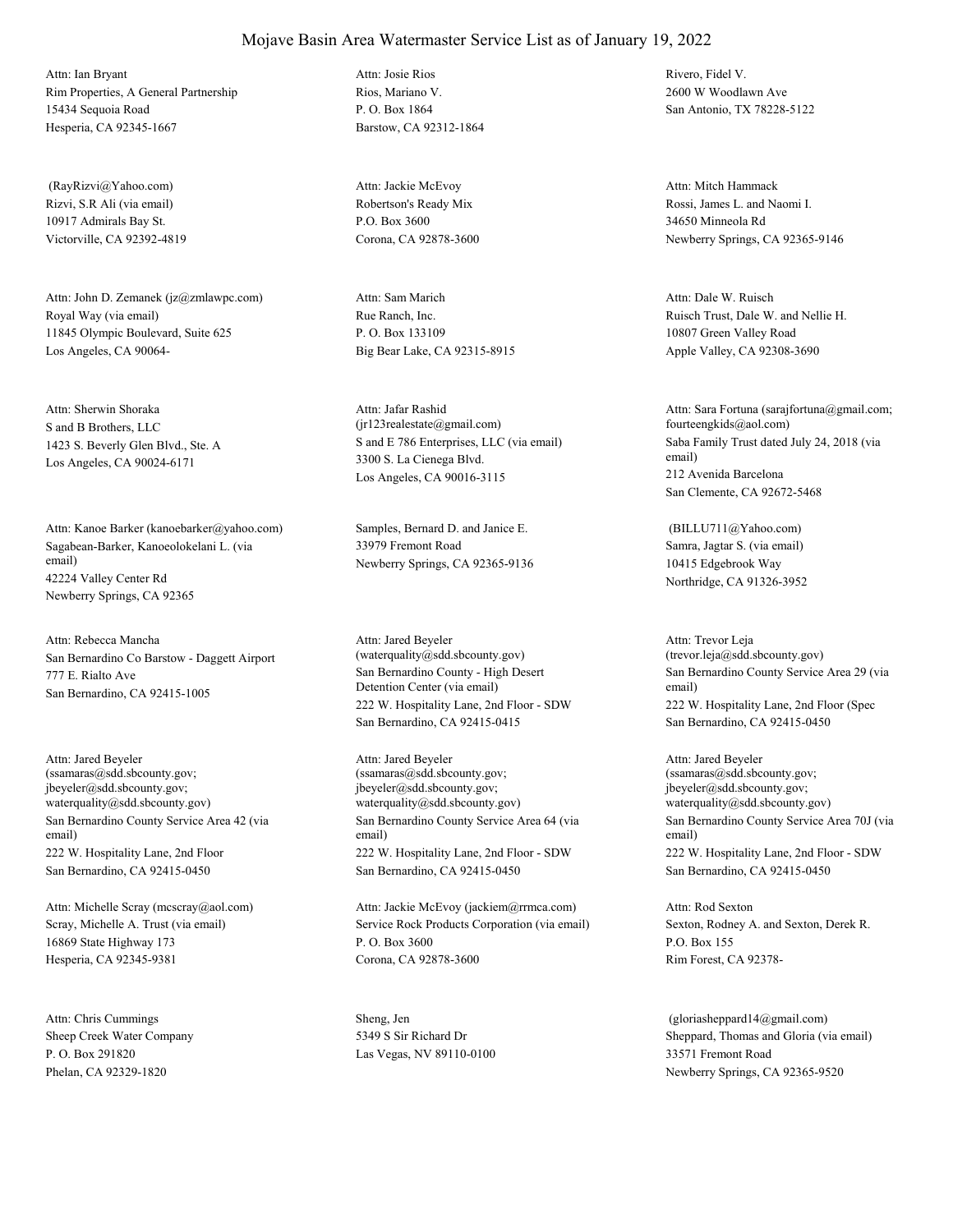Short, Jerome E. P. O. Box 495 Newberry Springs, CA 92365-0495

Smith, Denise dba Amerequine Beauty, Inc P. O. Box 188 Newberry Springs, CA 92365-0188 Attn: Denise Smith Smith, Porter and Anita

Son's Ranch P. O. Box 1767 Lucerne Valley, CA 92356 Attn: Chan Kyun Son

Specialty Minerals, Inc. (via email) 6565 Meridian Road Lucerne Valley, CA 92356-8602 Attn: Joshua Eberhardy (joshua.eberhardy@mineralstech.com)

Spring Valley Lake Association (via email) SVL Box 7001 Victorville, CA 92395-5107 Attn: Eric Miller (emiller@svla.com; alogan@svla.com;) Spring Valley Lake Country Club

Starke, George A. and Jayne E. (via email) 8743 Vivero Street Rancho Cucamonga, CA 91730-1152 (chiefgs@verizon.net) Storm, Randall

Summit Valley Ranch, LLC (via email) 220 Montgomery Street, Suite PH-10 San Francisco, CA 94104-3433 Attn: Alexandra Lioanag (sandra@halannagroup.com)

Synagro-WWT, Inc. (dba Nursury Products, LLC) (via email) P. O. Box 1439 Helendale, CA 92342- Attn: Venny Vasquez (lbaroldi@synagro.com)

Tapie, Raymond L. 73270 Desert Greens Dr N Palm Desert, CA 92260-1206

Thomas, Stephen and Lori 4890 Topanga Canyon Bl. Woodland Hills, CA 91364-4229 Attn: Stephen Thomas

Silver Lakes Association P. O. Box 179 Helendale, CA 92342-0179 Attn: Westly Campbell

8443 Torrell Way San Diego, CA 92126-1254

Soppeland Revocable Trust (via email) 12138 Industrial Blvd, Ste 100 Victorville, CA 92395-4757 Attn: Jason Lamoreaux (JL@LamorGroup.com)

Sperry, Wesley P. O. Box 303 Newberry Springs, CA 92365-0303

7070 SVL Box Victorville, CA 92395-5152 Attn: Mitchell Brown

51432 130th Street Byars, OK 74831-7357

Sundown Lakes, Inc. (via email) 2141 Chelsea Road Palos Verdes, CA 90274- Attn: Mark Richardson

Szynkowski, Ruth J. 46750 Riverside Rd. Newberry Springs, CA 92365-9738 Attn: Russell Szynkowski

Teisan, Jerry (via email) P. O. Box 2089 Befair, WA 98528-2089 (jerryteisan@gmail.com) Thayer, Sharon

Thompson Living Trust, James A. and Sula B. 22815 Del Oro Road Apple Valley, CA 92308 Attn: Lynnette L. Thompson

Singh, et al. (via email) 4972 Yearling Avenue Irvine, CA 92604-2956 Attn: Nepal Singh (NepalSingh@yahoo.com)

Snowball Development, Inc. (via email) P. O. Box 2926 Victorville, CA 92393-2926 Attn: Steve Kim (stevekim1026@gmail.com)

Southern California Edison Company (via email) 2 Innovation Way, 2nd Floor Pomona, CA 91768-2560 Attn: Erika Clement (Shannon.Oldenburg@SCE.com; erika.clement@sce.com)

Spillman, James R. and Nancy J. 12132 Wilshire Lucerne Valley, CA 92356-8834

St. Antony Coptic Orthodox Monastery P. O. Box 100 Barstow, CA 92311-0100 Attn: Father Sarapamon

Sudmeier, Glenn W. 14253 Highway 138 Hesperia, CA 92345-9422

(mark@richardsonsrv.com) Sunray Land Company, LLC (via email) P. O. Box 2576 Boise, ID 83701-2576 Attn: Clenera, LLC (cre.notices@clenera.com)

> Tallakson Family Revocable Trust (via email) 11100 Alto Drive Oak View, CA 93022-9535 Attn: Bill and Elizabeth Tallakson (billtallakson@sbcglobal.net)

35924 Harvard Drive Newberry Springs, CA 92365-9637

Thompson Living Trust, R.L. and R.A. 9141 Deep Creek Road Apple Valley, CA 92308-8351 Attn: Rodger Thompson

### Mojave Basin Area Watermaster Service List as of January 19, 2022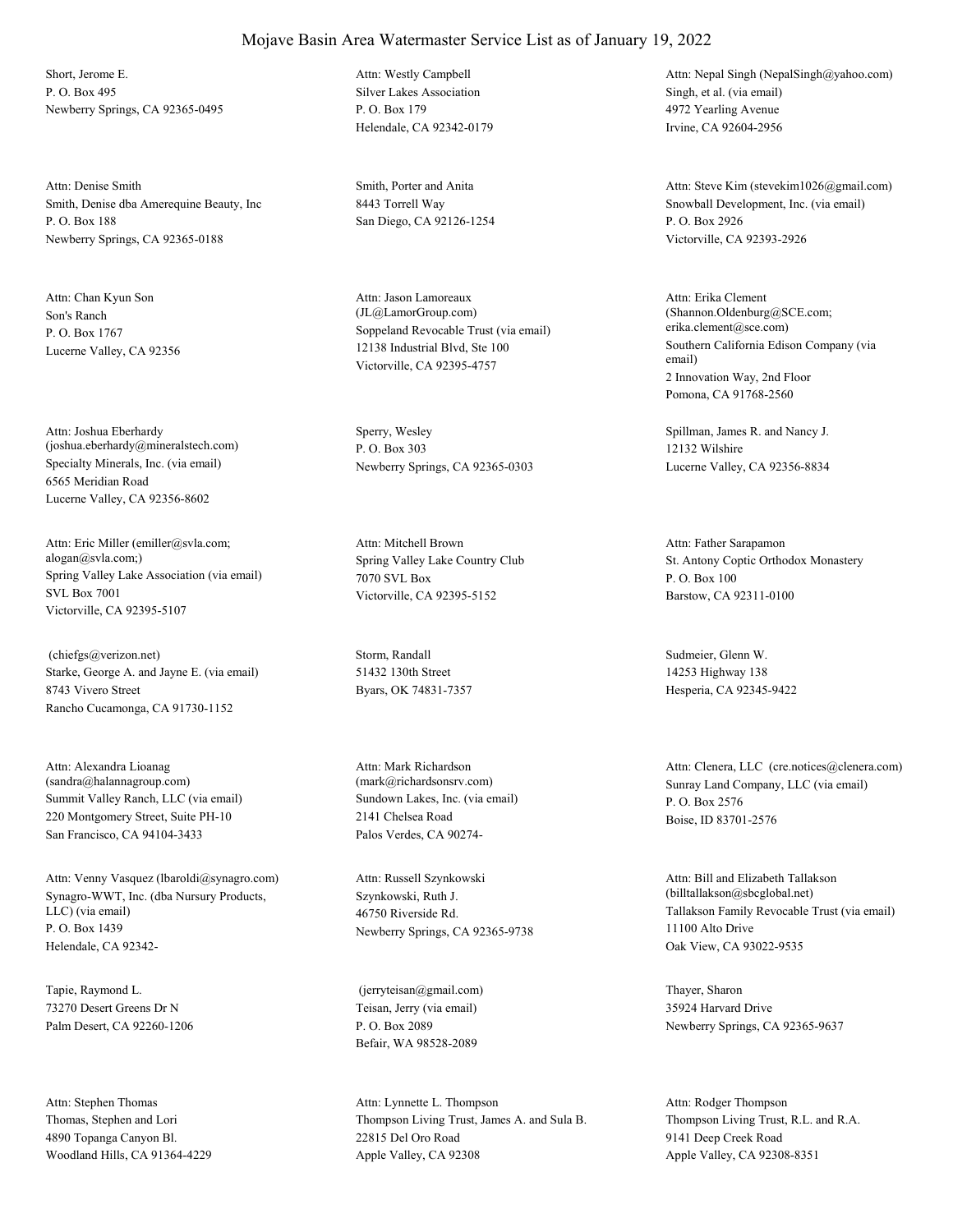Thrasher, Gary 14024 Sunflower Lane Oro Grande, CA 92368-9617

Troeger Family Trust, Richard H. (via email) P. O. Box 882 Wrightwood, CA 92397 Attn: Mike Troeger (mjtroeger@yahoo.com) Turner, Terry

Vaca, Andy and Teresita S. 5550 Avenue Juan Bautista Riverside, CA 92509-5613

Van Dam Revocable Trust, E and S 26599 Community Blvd. Barstow, CA 92311-9779 Attn: Eldert and Susan Van Dam

Vernola Trust, Pat and Mary Ann P. O. Box 2190 Temecula, CA 92593-2190 Attn: John Driscoll

Victorville Water District, ID#1 (via email) P. O. Box 5001 Victorville, CA 92393-5001 Attn: Arnold Villarreal (avillarreal@victorvilleca.gov; kmetzler@victorvilleca.gov)

Vogler, Albert H. 17612 Danbury Ave. Hesperia, CA 92345-7073

Wang, Steven (via email) 2551 Paljay Avenue Rosemead, CA 91770-3204 (Jlow3367@gmail.com)

Weems, Lizzie 15940 Stoddard Wells Rd Victorville, CA 92395-2800 Thunderbird County Water District P. O. Box 1105 Apple Valley, CA 92307-1105 Attn: Christine Bispo

726 Arthur Lane

Van Bastelaar, Alphonse 45475 Martin Road Newberry Springs, CA 92365-9625 Attn: Dean Van Bastelaar

Van Leeuwen, John 44128 Silver Valley Road Newberry Springs, CA 92365-9588 Attn: Jacob Bootsma

Victor Valley Community College District 18422 Bear Valley Road Victorville, CA 92395-5850 Attn: John Nahlen

Victorville Water District, ID#1 (via email) P. O. Box 5001 Victorville, CA 92393-5001 Attn: Arnold Villarreal (avillarreal@victorvilleca.gov; ccun@victorvilleca.gov)

Wagner Living Trust 22530 Calvert Street Woodland Hills, CA 91367-1704 Attn: Joan Wagner

Ward, Ken and Barbara (via email) 14141 State Hwy 138 Hesperia, CA 92345-9339 Attn: Barbara Allard-Ward (kenbombero@aol.com; allardward@aol.com)

Weeraisinghe, Maithri N. P. O. Box 487 Barstow, CA 92312-0487 Triple H Partnership 35870 Fir Ave Yucaipa, CA 92399-9635 Attn: Jim Hoover

Santa Maria, CA 93455-7403 Union Pacific Railroad Company (via email) HC1 Box 33 Kelso, CA 92309- Attn: Aurelio Ibarra (aibarra@up.com; powen@up.com)

> Van Dam Family Trust, Glen and Jennifer (via email) 3190 Cottonwood Avenue San Jacinto, CA 92582-4741 Attn: Glen and Jennifer Van Dam (gvandam@verizon.net)

Vanhoops Holdings, LP 8328 Valmont Road Boulder, CO 80301-4813 Attn: Traci Hoops

Victor Valley Memorial Park 17150 C Street Victorville, CA 92395-3330 Attn: Deidra Hitt

Victorville Water District, ID#2 (via email) P. O. Box 5001 Victorville, CA 92393-5001 Attn: Arnold Villarreal (sashton@victorvilleca.gov; avillarreal@victorvilleca.gov; dmathews@victorvilleca.gov)

Wakula Family Trust 11741 Ardis Drive Garden Grove, CA 92841-2423 Attn: Christian Joseph Wakula

Ward, Raymond P. O. Box 358 Newberry Springs, CA 92365-0358

Werner, Andrew J. (via email) 1718 N Sierra Bonita Ave Los Angeles, CA 90046-2231  $(and$ rewwerner $11@g$ mail.com)

### Mojave Basin Area Watermaster Service List as of January 19, 2022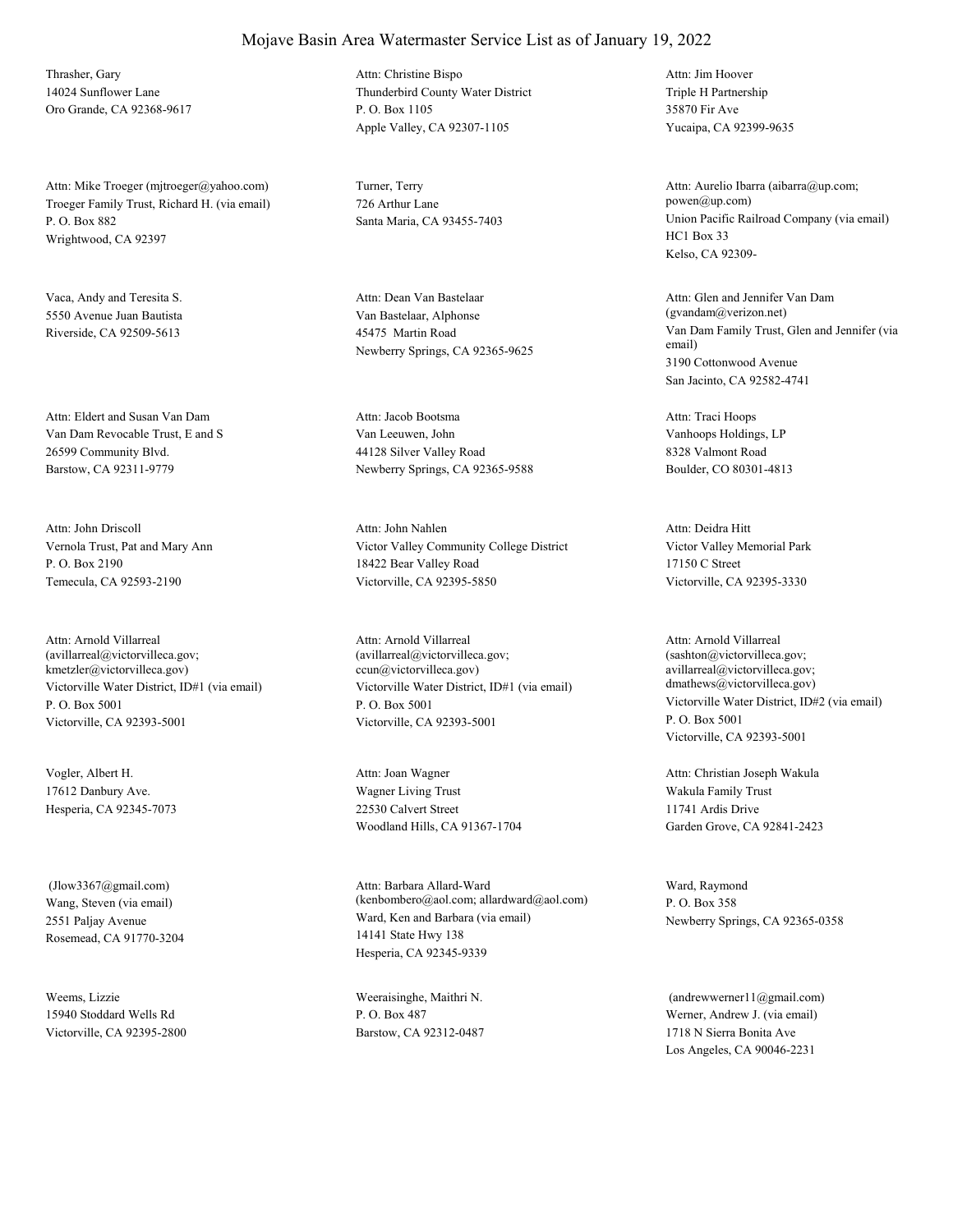West End Mutual Water Company P. O. Box 1732 Lucerne Valley, CA 92356 Attn: James Woody West, Howard and Suzy

Western Development and Storage, LLC (via email) 113 S. La Brea Ave, Floor 3 Los Angeles, CA 90036-2998 Attn: Andrew Werner (awerner@renewablegroup.com) Western Horizon Associates, Inc.

Wet Set, Inc. (via email) 4405 Silver Valley Road, Lot #5 Newberry Springs, CA 92365-9565 Attn: Thomas G. Ferruzzo (tferruzzo@ferruzzo.com)

Withey, Connie (via email) P. O. Box 3513 Victorville, CA 92393-3513 Attn: Connie Tapie (praisethelord77777@yahoo.com)

Wood, Michael and Denise (via email) P. O. Box 2716 Apple Valley, CA 92307-2716 (mdwood50@gmail.com)

Aleshire & Wynder, LLP (via email) 2361 Rosecrans Avenue El Segundo, CA 90245-4916 Attn: Christine M. Carson, Esq. (ccarson@awattorneys.com) Suite 475

American AgCredit (via email) 42429 Winchester Road Temecula, CA 92590-2504 Attn: Alison Paap (apaap@agloan.com)

Baker, Manock & Jensen 5260 N. Palm Avenue, 4th Floor Fresno, CA 93704-2209 Attn: Christopher L. Campbell, Esq.

Brownstein Hyatt Farber Schreck, LLP (via email) 1021 Anacapa Street, 2nd Floor Santa Barbara, CA 93101-2102 Attn: Stephanie Osler Hastings, Esq. (SHastings@bhfs.com)

9185 Loma Vista Road Apple Valley, CA 92308-0557

P. O. Box 397 Five Points, CA 93624-0397 Attn: Chung Cho Gong

Wiener, Melvin and Mariam S. 1626 N. Wilcox Avenue Los Angeles, CA 90028-6234

Witte, E. Daniel and Marcia 31911 Martino Drive Daggett, CA 92327-9752

Worsey, Joseph A. and Revae P. O. Box 422 Newberry Springs, CA 92365-0422 Attn: David A. Worsey

Aleshire & Wynder, LLP (via email) 2361 Rosecrans Avenue El Segundo, CA 90245-4916 Attn: Eric L. Dunn, Esq. (edunn@awattorneys.com) Suite 475

Atkinson, Andelson, Loya, Ruud & Romo (via email) 2151 River Plaza Drive Sacramento, CA 95833- Attn: Wesley A. Miliband, Esq. (wes.miliband@aalrr.com) Suite 300

Best, Best & Krieger LLP (via email) P.O. Box 1028 Riverside, CA 92502- Attn: Piero C. Dallarda, Esq. (piero.dallarda@bbklaw.com)

Brunick, McElhaney & Kennedy PLC (via email) 1839 Commercenter West San Bernardino, CA 92423-3130 Attn: William J. Brunick, Esq. (bbrunick@bmklawplc.com) P.O. Box 13130

West, Jimmie E. P. O. Box 98 Oro Grande, CA 92368-0098

Westland Industries, Inc. 520 W. Willow St. Long Beach, CA 90806-2800 Attn: Genaro Zapata

Wilshire Road Partners 9903 Santa Monica Blvd., PMB #541 Beverly Hills, CA 90212-1671 Attn: Manoucher Sarbaz

WLSR, Inc. 236 E. Country Club Drive Henderson, NV 89015-7404 Attn: Mark J. Cluff

Yang, Zilan (via email) 428 S. Atlantic Blvd #205 Monterey Park, CA 91754-3228 (thechelseaco@yahoo.com)

AlvaradoSmith, APC (via email) 1 MacArthur Place Santa Ana, CA 92707-5941 Attn: Thierry R. Montoya (tmontoya@alvaradosmith.com) Suite 200

Atkinson, Andelson, Loya-Ruud & Romo 3612 Mission Inn Avenue, Upper Level Riverside, CA 92501 Attn: W.W. Miller, Esq.

Best, Best & Krieger LLP (via email) 3750 University Avenue Riverside, CA 92502-1028 Attn: Eric L. Garner, Esq. (eric.garner@bbklaw.com) 3rd Floor

Caldwell & Kennedy 15476 West Sand Street Victorville, CA 92392 Attn: Terry Caldwell, Esq.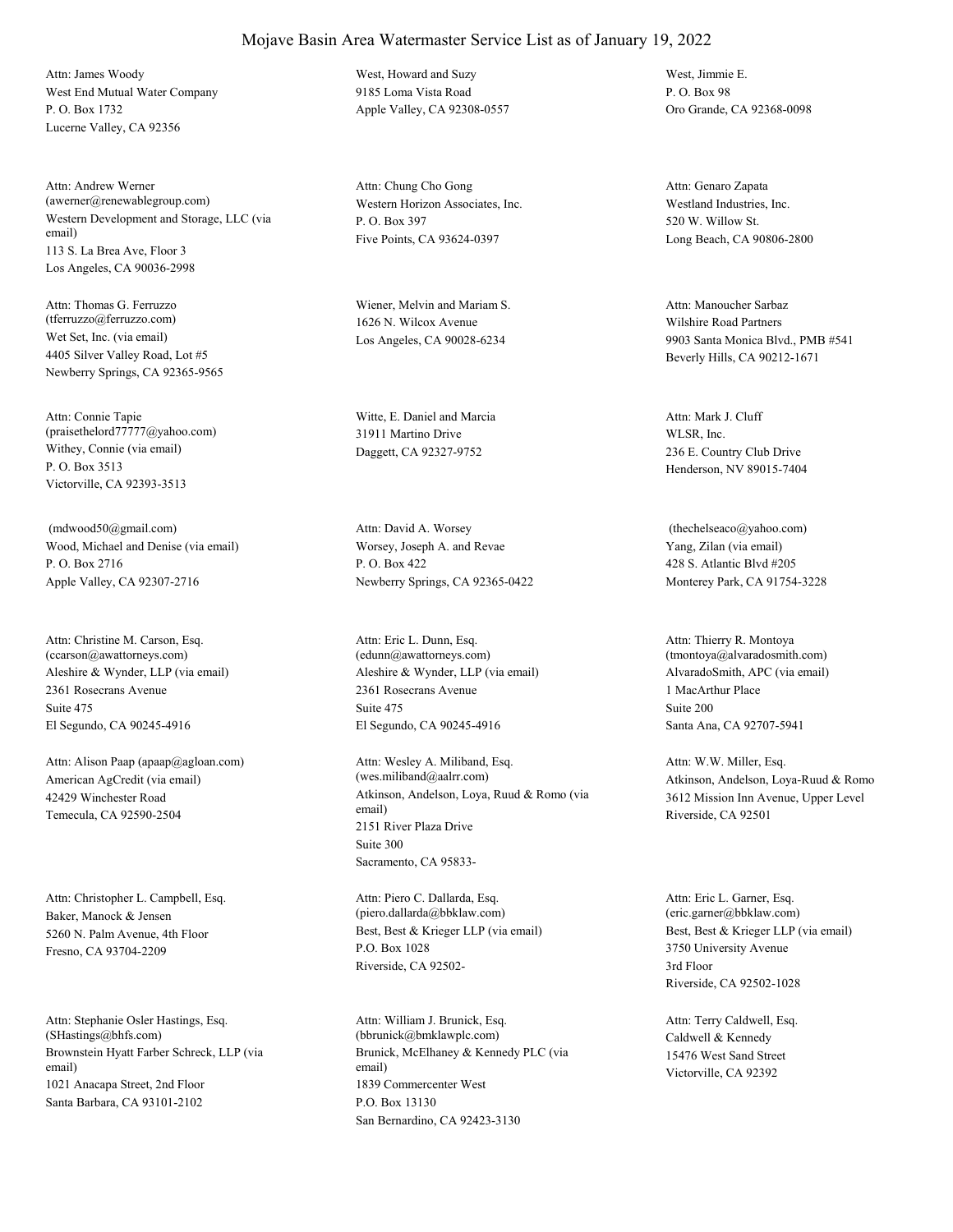California Department of Transportation 100 South Main Street, Suite 1300 Los Angeles, CA 90012-3702 Attn: Alexander Devorkin, Esq.

Colantuono, Highsmith & Whatley, PC 300 South Grand Avenue, Ste 2700 Los Angeles, CA 90071-3137 Attn: Michael G. Colantuono, Esq.

Cox, Castle & Nicholson 2049 Century Park East, 28th Floor Los Angeles, CA 90067 Attn: Ed Dygert, Esq.

Ducommun, Inc. 23301 S. Wilmington Avenue Carson, CA 90745 Attn: James S. Heiser, Esq.

Green de Bortnowsky, LLP (via email) 30077 Agoura Court, Suite 210 Agoura Hills, CA 91301-2713 Attn: Michelle McCarron (mmccarron@gdblawoffices.com; andre@gdblawoffices.com)

Hill, Farrer & Burrill 300 S. Grand Avenue, 37th Floor Los Angeles, CA 90071 Attn: Curtis Ballantyne, Esq. 1 California Plaza

Law Offices of Fred J. Knez 6780 Indiana Ave, Ste 150 Riverside, CA 92506-4253 Attn: Fred J. Knez, Esq.

Mojave Basin Area Watermaster (via email) 13846 Conference Center Drive Apple Valley, CA 92307 Attn: Valerie L. Wiegenstein (watermaster@mojavewater.org)

Olivarez Madruga Lemieux O'Neill, LLP (via email) 500 South Grand Avenue, 12th Floor Los Angeles, CA 90071-2609 Attn: Kieth Lemieux

California Farm Bureau Federation 2300 River Plaza Drive Sacramento, CA 95833 Attn: Nancy McDonough

County of San Bernardino, County Counsel (via email) 385 N. Arrowhead Avenue, 4th Floor San Bernardino, CA 92415-0140 Attn: Dawn Martin (Dawn.Martin@cc.sbcounty.gov) Covington & Crowe

Department of Justice (via email) 300 S. Spring Street, Suite 1702 Los Angeles, CA 90013 Attn: Marilyn Levin, Dep (Marilyn.Levin@doj.ca.gov)

Ferruzzo & Ferruzzo, LLP (via email) 3737 Birch Street, Suite 400 Newport Beach, CA 92660 Attn: Thomas G. Ferruzzo, Esq. (tferruzzo@ferruzzo.com)

Gresham, Savage, Nolan & Tilden, LLP (via email) 550 E Hospitality Ln, Ste. 500 San Bernardino, CA 92408-4208 Attn: Paige Gosney, Esq. (paige.gosney@greshamsavage.com;Dina.Snid er@GreshamSavage.com)

Kasdan, LippSmith Weber Turner, LLP (via email) 19900 MacArthur Blvd., Suite 850 Irvine, CA 92612- Attn: Michael Turner, Esq. (mturner@kasdancdlaw.com)

Law Offices of Robert C. Hawkins (via email) 14 Corporate Plaza, Suite 120 Newport, CA 92660 Attn: Robert C. Hawkins, Esq. (rhawkins@earthlink.net) McCormick, Kidman & Behrens

Mojave Water Agency (via email) 13846 Conference Center Drive Apple Valley, CA 92307 Attn: Kathy Cortner (kcortner@mojavewater.org)

(KLemieux@omlolaw.com) Pacific Gas and Electric Company (via email) 77 Beale Street, B28P San Francisco, CA 94105-1814 Attn: Betsy Brunswick (bmb7@pge.com)

Caufield & James, LLP (via email) 2851 Camino Del Rio South, Suite 410 San Diego, CA 92108- Attn: Jeffery L. Caufield, Esq. (Jeff@caufieldjames.com)

1131 West 6th Street Ontario, CA 91762 Attn: Robert E. Dougherty, Esq. Suite 300

Department of Justice (via email) 300 S. Spring Street, Suite 1700 Los Angeles, CA 90013 Attn: Noah GoldenKrasner, Dep (Noah.GoldenKrasner@doj.ca.gov)

Golden State Water Company (via email) 160 W. Via Verde, Suite 100 San Dimas, CA 91773- Attn: Toby Moore, PhD, PG, CHG (TobyMoore@gswater.com)

Gutierrez, Preciado & House 3020 E. Colorado BLVD Pasadena, CA 91107-3840 Attn: Calvin R. House, Esq.

Lagerlof, Senecal, Gosney & Kruse, LLP (via email) 301 N. Lake Avenue, 10th Floor Pasadena, CA 91101-5123 Attn: Thomas S. Bunn, Esq. (TomBunn@lagerlof.com)

695 Town Center Drive, Suite 400 Costa Mesa, CA 92626-7187 Attn: Arthur G. Kidman, Esq.

Nossaman LLP (via email) 777 South Figueroa Street, 34th Floor Los Angeles, CA 90017- Attn: Frederic A. Fudacz, Esq. (ffudacz@nossaman.com)

Redwine and Sherrill (via email) 3890 Eleventh Street Riverside, CA 92501- Attn: Steven B. Abbott, Esq. (sabbott@redwineandsherrill.com; fluna@redwineandsherrill.com) Suite 207